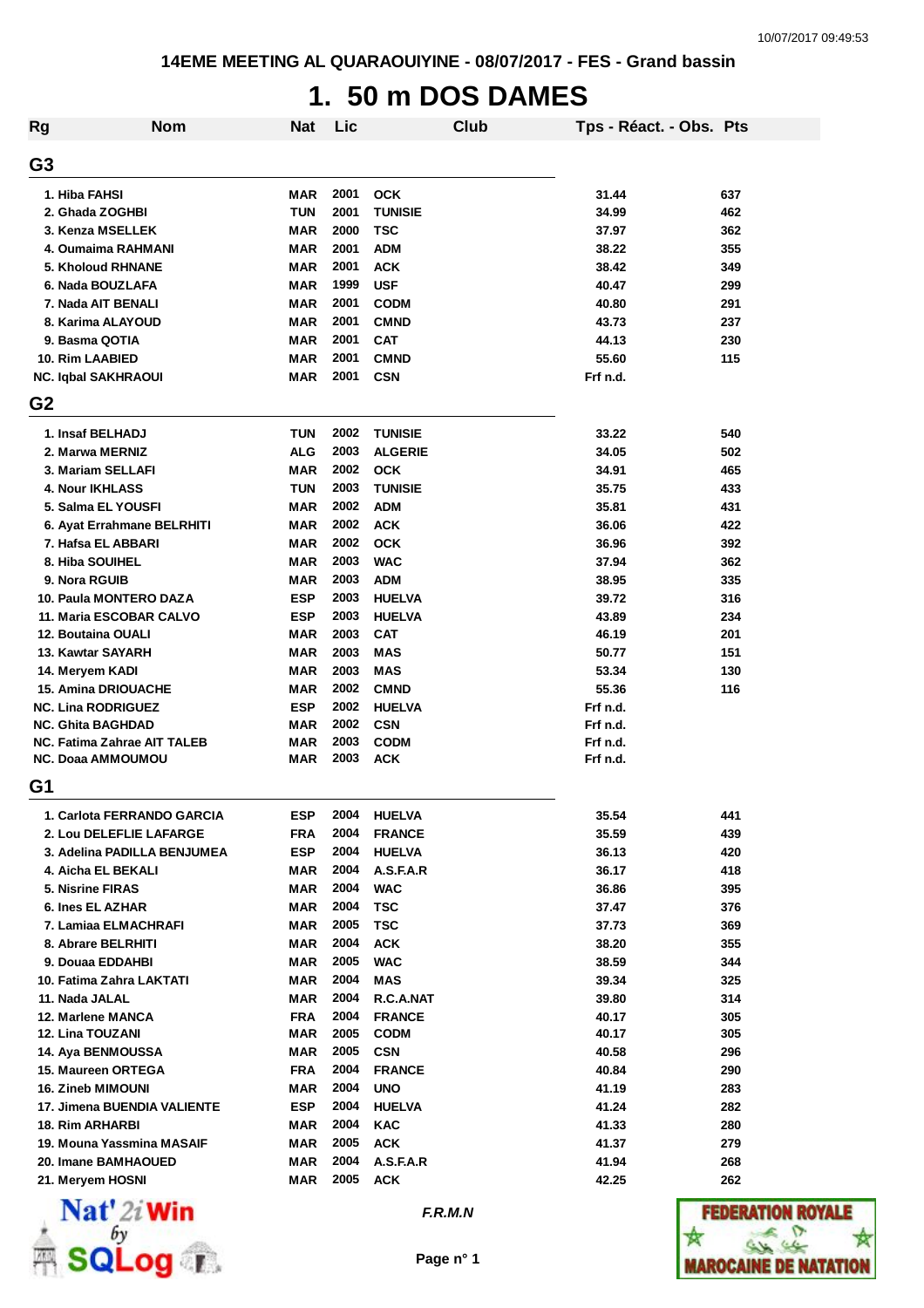# **1. 50 m DOS DAMES**

| Rg | <b>Nom</b>                | <b>Nat</b> | Lic  |                | <b>Club</b> | Tps - Réact. - Obs. Pts |     |
|----|---------------------------|------------|------|----------------|-------------|-------------------------|-----|
| G1 |                           |            |      |                |             |                         |     |
|    | 22. Salma Rhitta ZOUITEN  | <b>MAR</b> | 2004 | MAS            |             | 42.52                   | 257 |
|    | 23. Alae ELMEKKAOUI       | <b>MAR</b> | 2005 | A.S.F.A.R      |             | 43.55                   | 239 |
|    | 24. Aicha BENTALEB        | <b>MAR</b> | 2004 | <b>CODM</b>    |             | 43.59                   | 239 |
|    | 25. Hiba MAAZOUZI         | <b>MAR</b> | 2005 | U.S.O          |             | 45.81                   | 206 |
|    | 25. Zineb ZAKI            | <b>MAR</b> | 2004 | <b>MAS</b>     |             | 45.81                   | 206 |
|    | 27. Islam BKHIBKHI        | <b>MAR</b> | 2005 | <b>CMND</b>    |             | 45.88                   | 205 |
|    | 28. Ndeye Meissa NDIAYE   | <b>SEN</b> | 2004 | <b>SENEGAL</b> |             | 46.14                   | 201 |
|    | 29. Marwa MHAMMEDI ALAOUI | MAR        | 2005 | <b>DNF</b>     |             | 46.69                   | 194 |
|    | 30. Aya BKHIBKHI          | <b>MAR</b> | 2005 | <b>CMND</b>    |             | 48.18                   | 177 |
|    | <b>31. Hiba GHOUDANE</b>  | <b>MAR</b> | 2004 | <b>CSN</b>     |             | 48.49                   | 173 |
|    | 32. Ines ZAKAR            | <b>FRA</b> | 2004 | <b>FRANCE</b>  |             | 48.77                   | 170 |
|    | 33. Tasnim CHAHBOUN       | <b>MAR</b> | 2005 | <b>KAC</b>     |             | 49.14                   | 167 |
|    | 34. Anta Rayana MBAYE     | <b>SEN</b> | 2005 | <b>SENEGAL</b> |             | 50.41                   | 154 |
|    | 35. Aya FILALI            | MAR        | 2004 | MAS            |             | 51.36                   | 146 |
|    | 36. Salma BENNANI         | <b>MAR</b> | 2005 | <b>MAS</b>     |             | 52.88                   | 134 |
|    | <b>NC. Ranim MHAMDI</b>   | <b>TUN</b> | 2004 | <b>TUNISIE</b> |             | Frf n.d.                |     |
|    | <b>NC. Aya LAHLOU</b>     | <b>MAR</b> | 2004 | <b>MAS</b>     |             | Frf n.d.                |     |
|    | NC. Nada YAHI             | <b>MAR</b> | 2004 | <b>ADM</b>     |             | Frf n.d.                |     |
| G4 |                           |            |      |                |             |                         |     |
|    | 1. Inass ALLAOUI          | <b>MAR</b> | 2006 | A.S.F.A.R      |             | 37.81                   | 366 |
|    | 2. Malak MESLOUH          | <b>MAR</b> | 2006 | <b>ADM</b>     |             | 41.62                   | 274 |
|    | 3. Malak TIBARI           | <b>MAR</b> | 2006 | A.S.F.A.R      |             | 42.21                   | 263 |
|    | 4. Lina YAQOUBI           | <b>MAR</b> | 2006 | <b>CSN</b>     |             | 43.15                   | 246 |
|    | 5. Zineb BOULMAN          | <b>MAR</b> | 2006 | <b>MAS</b>     |             | 45.15                   | 215 |
|    | 6. Fatima Zahra NAJAH     | <b>MAR</b> | 2006 | U.S.O          |             | 45.31                   | 213 |
|    | 7. Kaoutar HOSNI          | <b>MAR</b> | 2006 | <b>ACK</b>     |             | 45.88                   | 205 |
|    | 8. Malika EL OUAQOR       | <b>MAR</b> | 2006 | <b>MAS</b>     |             | 46.25                   | 200 |
|    | 9. Jannat BAYADOU         | <b>MAR</b> | 2007 | <b>KAC</b>     |             | 48.06                   | 178 |
|    | 10. Aya MERZOUK           | <b>MAR</b> | 2007 | <b>MAS</b>     |             | 48.86                   | 169 |
|    | 11. Kenza BENNANI         | MAR        | 2006 | <b>MAS</b>     |             | 48.88                   | 169 |
|    | 12. Meryem Ayah ZOUITEN   | MAR        | 2006 | <b>MAS</b>     |             | 52.02                   | 140 |
|    | 13. Heba BEN MOUSSA       | MAR        | 2007 | <b>CSN</b>     |             | 55.36                   | 116 |
|    | 14. Iman Firdaus KOURAOGO | <b>SEN</b> | 2006 | <b>SENEGAL</b> |             | 56.08                   | 112 |
|    | 15. Amina CHIGUER         | <b>MAR</b> | 2006 | <b>MAS</b>     |             | 56.56                   | 109 |
|    | 16. Aissatou NDIAYE       | SEN        | 2006 | <b>SENEGAL</b> |             | 57.66                   | 103 |
|    | <b>17. Sundus ALHAMAD</b> | MAR        | 2007 | <b>KAC</b>     |             | 58.06                   | 101 |
|    | 18. Hafsa STILI           | <b>MAR</b> | 2007 | U.S.O          |             | 58.50                   | 98  |
|    | 19. Marwa ELYAHYAOUI      | MAR        | 2006 | <b>KAC</b>     |             | 59.03                   | 96  |
|    | 20. Zineb SAIDI           | <b>MAR</b> | 2006 | <b>MAS</b>     |             | 1:01.25                 | 86  |
|    | 21. Chada BENBRAHIM       | <b>MAR</b> | 2007 | <b>MAS</b>     |             | 1:01.53                 | 85  |
|    | 22. Aicha ZOUARHI         | <b>MAR</b> | 2006 | <b>MAS</b>     |             | 1:03.08                 | 78  |
|    | 23. Hiba ET TALBI         | <b>MAR</b> | 2006 | <b>MAS</b>     |             | 1:06.78                 | 66  |
|    | <b>NC. Yasmine ARFAQ</b>  | <b>MAR</b> | 2006 | <b>MAS</b>     |             | Frf n.d.                |     |



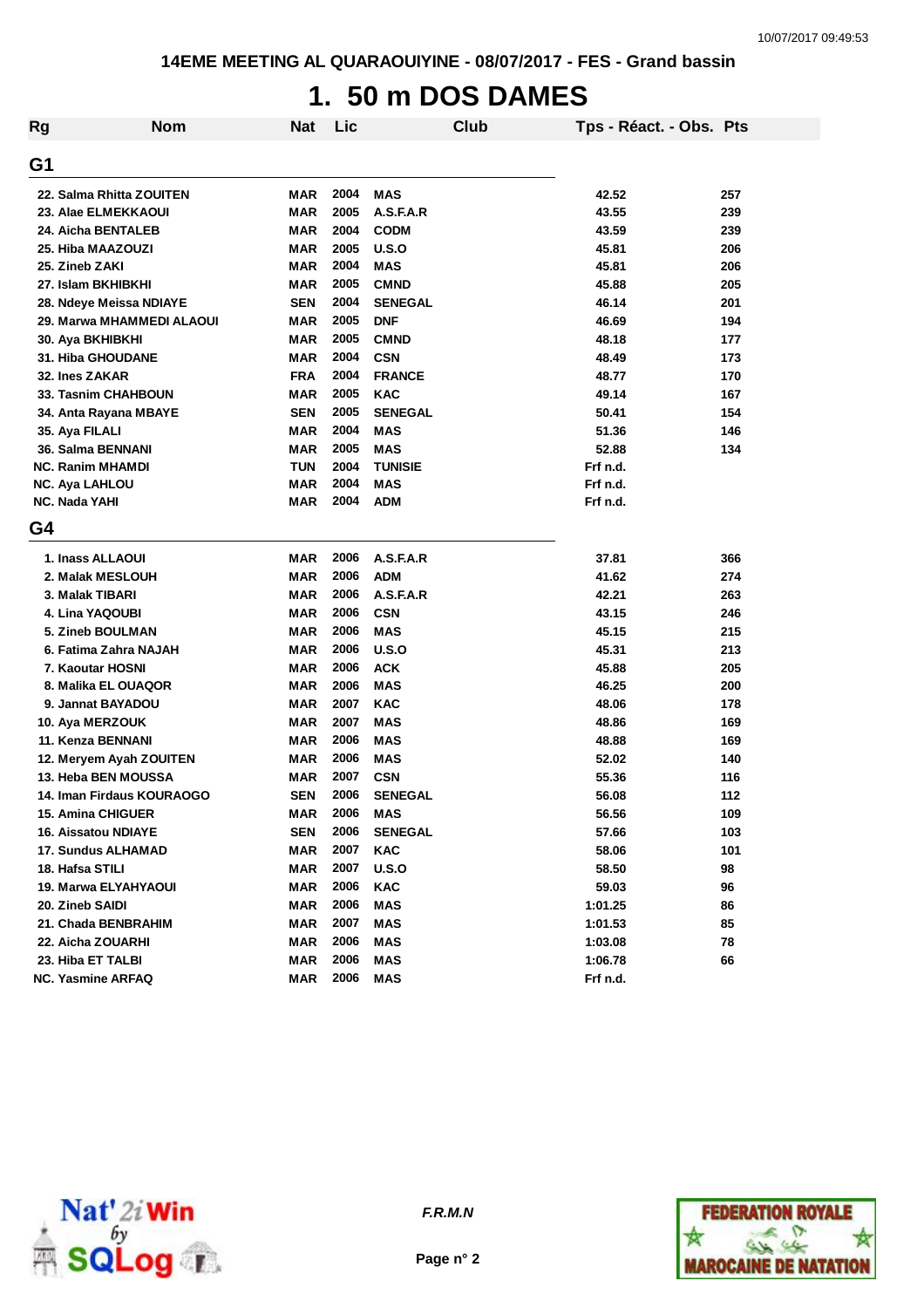### **2. 50 m DOS MESSIEURS**

| <b>Rg</b>      | <b>Nom</b>                       | <b>Nat</b> | Lic  |                | Club | Tps - Réact. - Obs. Pts |              |
|----------------|----------------------------------|------------|------|----------------|------|-------------------------|--------------|
| G <sub>3</sub> |                                  |            |      |                |      |                         |              |
|                | 1. Abdeljabbar REGRAGUI          | MAR        | 2001 | <b>CODM</b>    |      | 28.48                   | 601          |
|                | 2. Iskander BOUKHRIS             | <b>TUN</b> | 1999 | <b>TUNISIE</b> |      | 31.77                   | 433          |
|                | 3. Mohamed Mostapha BEN NOUIR    | <b>TUN</b> | 1999 | <b>TUNISIE</b> |      | 32.07                   | 421          |
|                | <b>4. Driss BENCHEIKH</b>        | MAR        | 2001 | <b>USF</b>     |      | 32.41                   | 408          |
|                | 5. Omar FILALI                   | <b>MAR</b> | 2001 | <b>USF</b>     |      | 32.91                   | 389          |
|                | 6. Omar HASSOUNI                 | <b>MAR</b> | 2001 | <b>ADM</b>     |      | 33.24                   | 378          |
|                | 7. Yasser MAHASSINE              | <b>MAR</b> | 2000 | <b>ADM</b>     |      | 33.38                   | 373          |
|                | 8. Mouad MAKY                    | <b>MAR</b> | 2000 | <b>TSC</b>     |      | 33.48                   | 370          |
|                | 9. Othmane AZIZE                 | <b>MAR</b> | 2000 | <b>WAC</b>     |      | 33.63                   | 365          |
|                | 10. Ilyas BOUDENE                | <b>MAR</b> | 2001 | <b>MAS</b>     |      | 33.89                   | 357          |
|                | 11. Hamza BARGACH                | <b>MAR</b> | 2000 | <b>CSN</b>     |      | 36.55                   | 284          |
|                | 12. Ismail DEBBAGH               | <b>MAR</b> | 2001 | <b>MAS</b>     |      | 37.84                   | 256          |
|                | 13. Mohammed Amine BELHADRI      | <b>MAR</b> | 2001 | <b>UNO</b>     |      | 41.94                   | 188          |
| G <sub>2</sub> |                                  |            |      |                |      |                         |              |
|                | 1. Omar Ahmed ZOUITEN            | MAR        | 2002 | <b>MAS</b>     |      | 30.93                   | 469          |
|                | 2. Monssif Hamza TIJARI          | <b>MAR</b> | 2002 | <b>CODM</b>    |      | 30.95                   | 468          |
|                | 3. Abdelmoughit MAMDOUH          | MAR        | 2002 | <b>WAC</b>     |      | 31.00                   | 466          |
|                | 4. Abdelghani ABBANE             | <b>ALG</b> | 2003 | <b>ALGERIE</b> |      | 31.34                   | 451          |
|                | 5. Adam ZIANE                    | <b>MAR</b> | 2002 | <b>CNCS</b>    |      | 31.41                   | 448          |
|                | 6. Oussama ELMAHBOUBI            | MAR        | 2002 | <b>ADM</b>     |      | 33.98                   | 354          |
|                | 7. Sergio FIGUEROA PEREZ MARIN   | <b>ESP</b> | 2003 | <b>HUELVA</b>  |      | 34.10                   | 350          |
|                | 8. Aymane MESLOUH                | <b>MAR</b> | 2002 | <b>ADM</b>     |      | 34.34                   | 343          |
|                | 9. Ismail EL HAMOUMI             | <b>MAR</b> | 2002 | <b>USF</b>     |      | 34.76                   | 330          |
|                | 10. Jose Maria GOMEZ GUEDES      | <b>ESP</b> | 2003 | <b>HUELVA</b>  |      | 34.88                   | 327          |
|                | 11. Zakariae AMALI               | <b>MAR</b> | 2003 | <b>CODM</b>    |      | 35.22                   | 318          |
|                | <b>12. Youssef KARADA</b>        | <b>MAR</b> | 2003 | <b>CBN</b>     |      | 35.67                   | 306          |
|                | 13. Adrien LASSERRE              | <b>FRA</b> | 2002 | <b>FRANCE</b>  |      | 35.83                   | 302          |
|                | 14. Yassine MIRI                 | MAR        | 2002 | <b>UNO</b>     |      | 36.98                   | 274          |
|                | 15. Walid RHZAL                  | MAR        | 2003 | <b>UNO</b>     |      | 37.52                   | 263          |
|                | 16. Wail BEZOTE                  | <b>MAR</b> | 2002 | <b>KAC</b>     |      | 37.88                   | 255          |
|                | 17. Saad LAKHLALKI               | MAR        | 2002 | <b>CSE</b>     |      | 38.59                   | 241          |
|                | 18. Mohamed Reda MAMI            | MAR        | 2002 | <b>TSC</b>     |      | 39.06                   | 233          |
|                | <b>19. Youssef KHAOURI MAHIR</b> | <b>MAR</b> | 2003 | <b>CBN</b>     |      | 40.09                   | 215          |
|                | 20. El Khalil EL MAZOUNI         | MAR        | 2003 | <b>CSN</b>     |      | 42.56                   | 180          |
|                | 21. Ilyas BKHIBKHI               | <b>MAR</b> | 2002 | <b>CMND</b>    |      | 43.06                   | 174          |
|                | 22. Abdelilah ET-TALBI           | <b>MAR</b> | 2002 | <b>MAS</b>     |      | 54.08                   | 87           |
|                | NC. Wail DAIBOUN                 | <b>MAR</b> | 2002 | <b>ACK</b>     |      | Dsq FD                  | 0            |
| G1             |                                  |            |      |                |      |                         |              |
|                | 1. Youssef BELHADJ               | <b>TUN</b> | 2004 | <b>TUNISIE</b> |      | 31.42                   | 448          |
|                | 2. Salem Abderahmen BELHADJ      | <b>TUN</b> | 2004 | <b>TUNISIE</b> |      | 31.99                   | 424          |
|                | 3. Mohamed Badr OUAMMOU          | MAR        | 2004 | <b>WAC</b>     |      | 35.14                   | 320          |
|                | 4. Soufiane AZFAR                | <b>MAR</b> | 2004 | <b>USF</b>     |      | 35.78                   | 303          |
|                | 5. Mohamed Amine CHOUAIBI        | <b>MAR</b> | 2004 | ADM            |      | 36.25                   | 291          |
|                | 6. Saad YASSIRI                  | MAR        | 2005 | <b>USF</b>     |      | 38.63                   | 241          |
|                | 7. Ahmed Yassine SAIDI           | <b>MAR</b> | 2004 | <b>UNO</b>     |      | 39.84                   | 219          |
|                | 8. Mohamed Adam NOURDINE         | MAR        | 2005 | <b>OCK</b>     |      | 39.88                   | 219          |
|                | 9. Mohammed Amjad BENDGUIG       | <b>MAR</b> | 2004 | <b>CSN</b>     |      | 40.70                   | 206          |
|                | 10. Moncef BEN EL HADJ           | MAR        | 2004 | <b>CSN</b>     |      | 40.88                   | 203          |
|                | 11. Mehdi BOUIRIG                | MAR        | 2004 | ADM            |      | 41.45                   | 195          |
|                | 12. Hatim CHEHIBA                | <b>MAR</b> | 2005 | <b>CODM</b>    |      | 41.48                   | 194          |
|                | 13. Ahmed Amine OUNACEUR         | <b>MAR</b> | 2004 | <b>CMND</b>    |      | 42.68                   | 178          |
|                | 14. Zakaria HIBAOUI              | <b>MAR</b> | 2004 | <b>ACK</b>     |      | 43.45                   | 169          |
|                | 15. Saad ALEM                    | MAR        | 2004 | <b>MAS</b>     |      | 43.75                   | 165          |
|                | $\mathbf{Nat}'$ 2i Win           |            |      | F.R.M.N        |      |                         | FEDE         |
|                |                                  |            |      | Page n° 3      |      |                         | Marocaine de |

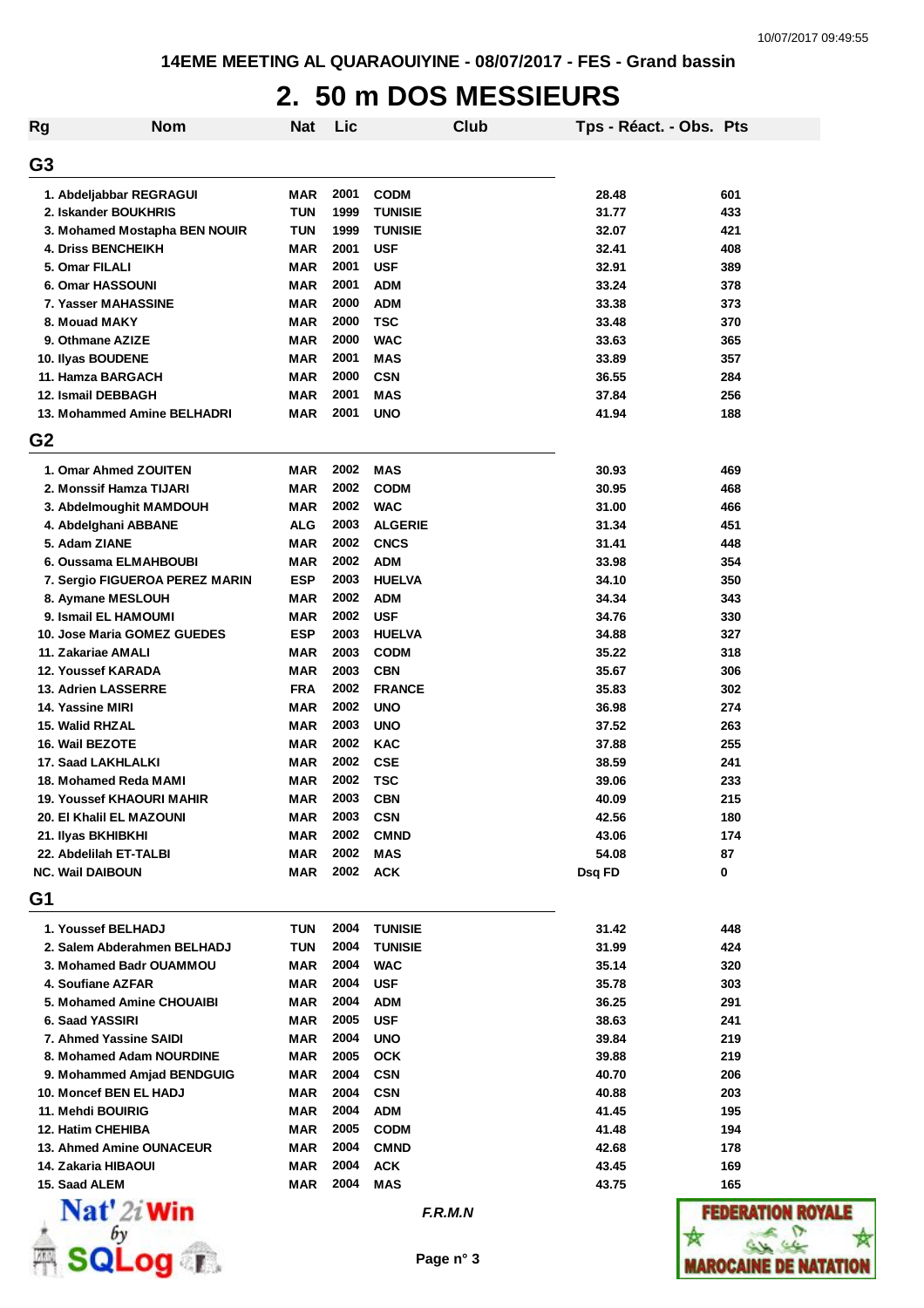### **2. 50 m DOS MESSIEURS**

| Rg                              | <b>Nom</b> | Nat        | <b>Lic</b> |              | Club | Tps - Réact. - Obs. Pts |     |
|---------------------------------|------------|------------|------------|--------------|------|-------------------------|-----|
| G1                              |            |            |            |              |      |                         |     |
| <b>16. Anas BOUYAKOUBI</b>      |            | MAR        | 2004       | A.S.F.A.R    |      | 44.39                   | 158 |
| 17. Ghaly JAGOUI                |            | <b>MAR</b> | 2005       | <b>U.S.O</b> |      | 45.30                   | 149 |
| <b>18. Haitam AIT LAAROUSSI</b> |            | <b>MAR</b> | 2005       | <b>CODM</b>  |      | 45.93                   | 143 |
| 19. Ayoub SAKHI                 |            | <b>MAR</b> | 2005       | <b>MCO</b>   |      | 46.24                   | 140 |
| 19. Ismail ALEM                 |            | MAR        | 2005       | <b>MAS</b>   |      | 46.24                   | 140 |
| 21. Mohamed SAHTARI             |            | <b>MAR</b> | 2005       | <b>KAC</b>   |      | 52.03                   | 98  |
| 22. Yassine MAKNASSI SALIME     |            | <b>MAR</b> | 2004       | <b>MAS</b>   |      | 53.13                   | 92  |
| 23. Haitam Safouane OURTANE     |            | <b>MAR</b> | 2005       | <b>CMND</b>  |      | 54.38                   | 86  |
| 24. Yassine ET TALBI            |            | <b>MAR</b> | 2004       | <b>MAS</b>   |      | 57.37                   | 73  |
| <b>NC. Fayssal BERKANI</b>      |            | <b>MAR</b> | 2004       | <b>UNO</b>   |      | Frf n.d.                |     |
| <b>NC. Sami BEKKALI</b>         |            | <b>MAR</b> | 2005       | <b>MAS</b>   |      | Disqual.                | 0   |
| <b>NC. Mohammed BENJELLOUN</b>  |            | MAR        | 2005       | <b>MAS</b>   |      | Disqual.                | 0   |



**Page n° 4**

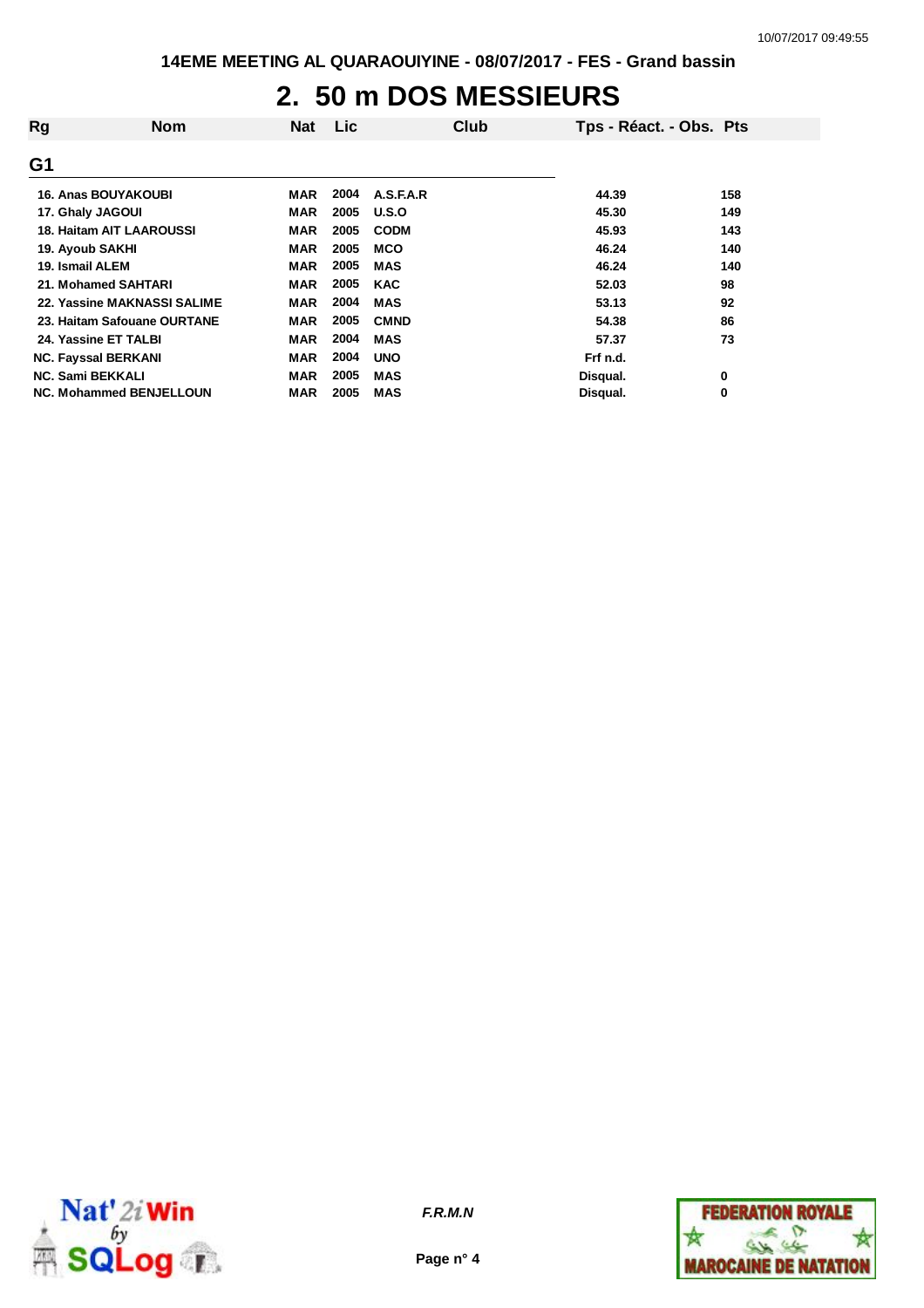### **3. 50 m NAGE LIBRE MESSIEURS**

| Rg             | <b>Nom</b>                         | <b>Nat</b> | Lic  |                | Club | Tps - Réact. - Obs. Pts |     |
|----------------|------------------------------------|------------|------|----------------|------|-------------------------|-----|
| G3             |                                    |            |      |                |      |                         |     |
|                | 1. Iskander BOUKHRIS               | <b>TUN</b> | 1999 | <b>TUNISIE</b> |      | 24.62                   | 613 |
|                | 2. Abdellah ETTALBI                | <b>MAR</b> | 2000 | <b>CODM</b>    |      | 26.13                   | 512 |
|                | 3. Miguel FIGUEROA PEREZ MARIN     | <b>ESP</b> | 2000 | <b>HUELVA</b>  |      | 26.34                   | 500 |
|                | 4. Mohamed Mostapha BEN NOUIR      | <b>TUN</b> | 1999 | <b>TUNISIE</b> |      | 26.45                   | 494 |
|                | 5. Abdellah KHARKHACH              | <b>MAR</b> | 2001 | <b>USF</b>     |      | 26.55                   | 488 |
|                | 6. Ilyas BOUDENE                   | <b>MAR</b> | 2001 | <b>MAS</b>     |      | 26.67                   | 482 |
|                | 6. Ali SADOUK                      | MAR        | 1999 | <b>USF</b>     |      | 26.67                   | 482 |
|                | 8. Omar HASSOUNI                   | MAR        | 2001 | <b>ADM</b>     |      | 27.88                   | 422 |
|                | 9. Hamza BARGACH                   | MAR        | 2000 | <b>CSN</b>     |      | 28.72                   | 386 |
|                | 9. Othmane AZIZE                   | MAR        | 2000 | <b>WAC</b>     |      | 28.72                   | 386 |
|                | 11. Yassine CHAGH                  | MAR        | 2001 | <b>ACK</b>     |      | 29.23                   | 366 |
|                | 12. Ismail DEBBAGH                 | MAR        | 2001 | <b>MAS</b>     |      | 29.26                   | 365 |
|                | 13. Reyane ENNABTY                 | MAR        | 2001 | <b>ADM</b>     |      | 30.05                   | 337 |
|                | 14. Amine NEJJARI                  | MAR        | 2001 | <b>MAS</b>     |      | 30.26                   | 330 |
|                | 15. Ouadii IGOUZAL                 | MAR        | 1999 | <b>CSN</b>     |      | 31.75                   | 285 |
|                | 15. Mohammed Amine BELHADRI        | <b>MAR</b> | 2001 | <b>UNO</b>     |      | 31.75                   | 285 |
| G <sub>2</sub> |                                    |            |      |                |      |                         |     |
|                | 1. Abdelmoughit MAMDOUH            | MAR        | 2002 | <b>WAC</b>     |      | 25.98                   | 521 |
|                | 2. Adam ZIANE                      | MAR        | 2002 | <b>CNCS</b>    |      | 26.20                   | 508 |
|                | 3. Oussama ELMAHBOUBI              | <b>MAR</b> | 2002 | <b>ADM</b>     |      | 26.38                   | 498 |
|                | 4. Omar LEBIED                     | <b>MAR</b> | 2002 | <b>CSN</b>     |      | 26.49                   | 492 |
|                | 5. Islem TOUNSI                    | <b>ALG</b> | 2003 | <b>ALGERIE</b> |      | 26.53                   | 489 |
|                | 6. Rayane MERRAHI                  | <b>ALG</b> | 2003 | <b>ALGERIE</b> |      | 26.92                   | 468 |
|                | 7. Omar Ahmed ZOUITEN              | <b>MAR</b> | 2002 | <b>MAS</b>     |      | 26.97                   | 466 |
|                | 8. Walid DEQQAOUI                  | MAR        | 2003 | <b>USF</b>     |      | 27.60                   | 435 |
|                | 9. Ilias LIZE                      | MAR        | 2002 | <b>CMND</b>    |      | 27.83                   | 424 |
|                | 10. Adrien LASSERRE                | <b>FRA</b> | 2002 | <b>FRANCE</b>  |      | 28.16                   | 409 |
|                | 10. Aymane MESLOUH                 | MAR        | 2002 | <b>ADM</b>     |      | 28.16                   | 409 |
|                | 12. Ismail EL HAMOUMI              | MAR        | 2002 | <b>USF</b>     |      | 28.39                   | 399 |
|                | 13. Wail DAIBOUN                   | MAR        | 2002 | <b>ACK</b>     |      | 28.59                   | 391 |
|                | 14. Othman RASSI                   | <b>MAR</b> | 2002 | <b>UNO</b>     |      | 28.94                   | 377 |
|                | <b>15. Saad LAKHLALKI</b>          | <b>MAR</b> | 2002 | <b>CSE</b>     |      | 28.95                   | 377 |
|                | 16. Zakariae AMALI                 | MAR        | 2003 | <b>CODM</b>    |      | 29.00                   | 375 |
|                | 17. Yassine JAA                    | <b>MAR</b> | 2003 | <b>CBN</b>     |      | 29.28                   | 364 |
|                | <b>18. Jose Maria GOMEZ GUEDES</b> | <b>ESP</b> | 2003 | <b>HUELVA</b>  |      | 29.49                   | 356 |
|                | <b>18. Francisco LUQUE MARQUEZ</b> | <b>ESP</b> | 2003 | <b>HUELVA</b>  |      | 29.49                   | 356 |
|                | 20. El Mehdi LAANAYA               | MAR        | 2003 | TSC            |      | 29.72                   | 348 |
|                | 21. Wail BEZOTE                    | MAR        | 2002 | <b>KAC</b>     |      | 30.29                   | 329 |
|                | 21. Achraf HMAITTANE               | <b>MAR</b> | 2003 | <b>CBN</b>     |      | 30.29                   | 329 |
|                | 23. Younes IDRISSI                 | MAR        | 2003 | <b>DNF</b>     |      | 31.70                   | 287 |
|                | 24. Mohamed Reda MAMI              | MAR        | 2002 | <b>TSC</b>     |      | 32.16                   | 274 |
|                | 25. Mohamed RASSI                  | <b>MAR</b> | 2002 | <b>UNO</b>     |      | 32.25                   | 272 |
|                | <b>26. Simon DESCLOSEAUX</b>       | <b>FRA</b> | 2003 | <b>FRANCE</b>  |      | 33.50                   | 243 |
|                | 27. El Khalil EL MAZOUNI           | MAR        | 2003 | <b>CSN</b>     |      | 33.56                   | 241 |
|                | 28. Naoufal JRAFE                  | <b>MAR</b> | 2002 | <b>ACK</b>     |      | 33.84                   | 236 |
|                | 29. Aymane HAOULANI                | MAR        | 2003 | <b>CODM</b>    |      | 34.27                   | 227 |
|                | 30. Mohamed Chawki AYACH           | MAR        | 2003 | <b>CAT</b>     |      | 34.85                   | 216 |
|                | 31. Abderrahmane AMMARA            | MAR        | 2003 | <b>CAT</b>     |      | 36.84                   | 182 |
|                | 32. Abdelilah ET-TALBI             | <b>MAR</b> | 2002 | <b>MAS</b>     |      | 37.67                   | 171 |
|                | 33. Alae LAZRAK                    | <b>MAR</b> | 2003 | <b>ABN</b>     |      | 41.12                   | 131 |
|                | <b>NC. Youssef IDRISSI</b>         | <b>MAR</b> | 2003 | <b>DNF</b>     |      | Frf n.d.                |     |
|                | <b>NC. Ilyas BKHIBKHI</b>          | MAR        | 2002 | <b>CMND</b>    |      | Frf n.d.                |     |
|                | <b>NC. Mounir ZAHIDI</b>           | MAR        | 2002 | <b>JIHA</b>    |      | Frf n.d.                |     |



*F.R.M.N*

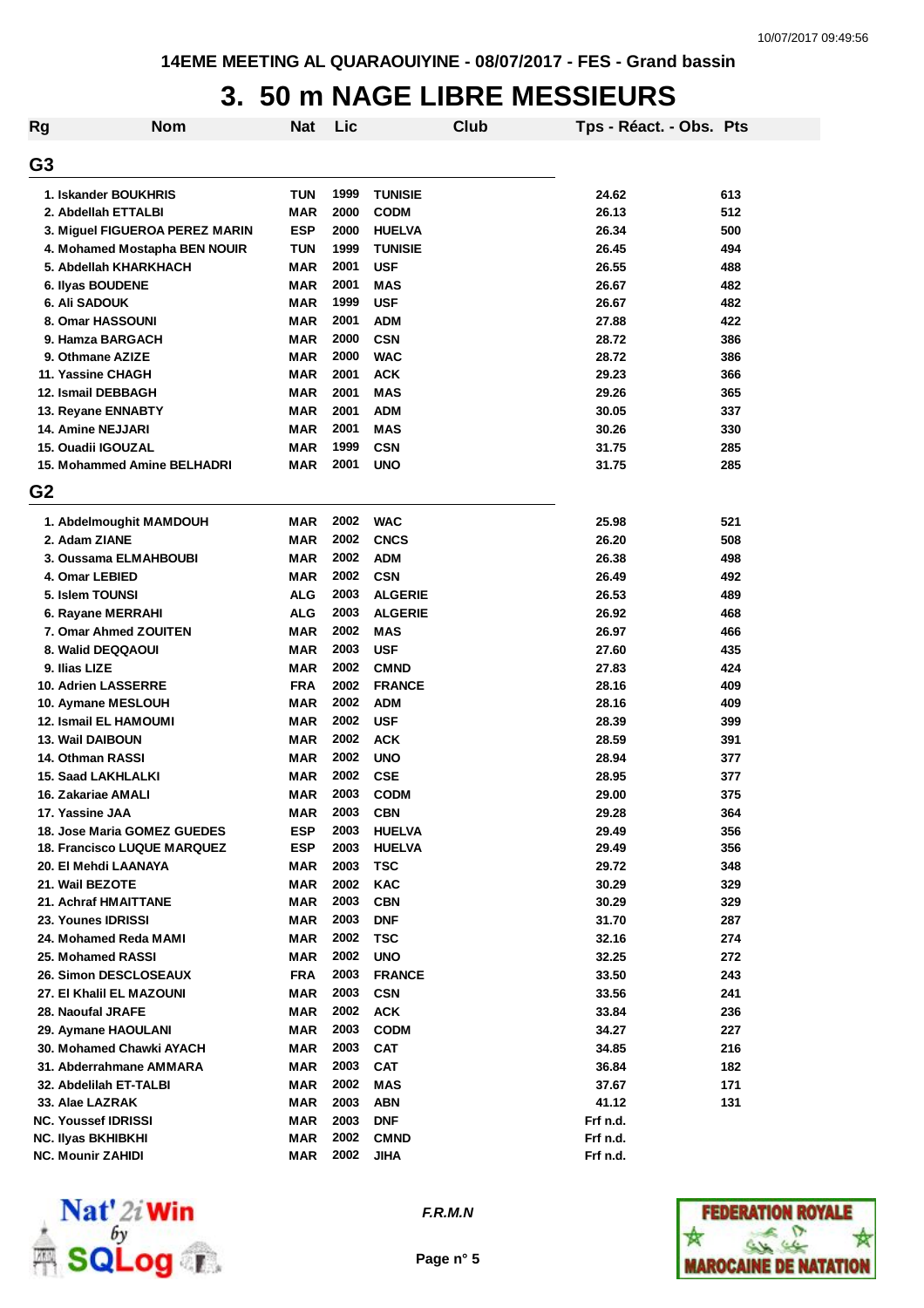### **3. 50 m NAGE LIBRE MESSIEURS**

| Rg | <b>Nom</b>                                        | <b>Nat</b>               | Lic  |                                  | Club | Tps - Réact. - Obs. Pts |            |
|----|---------------------------------------------------|--------------------------|------|----------------------------------|------|-------------------------|------------|
| G1 |                                                   |                          |      |                                  |      |                         |            |
|    |                                                   |                          | 2004 |                                  |      |                         |            |
|    | 1. Youssef BELHADJ<br>2. Salem Abderahmen BELHADJ | <b>TUN</b><br><b>TUN</b> | 2004 | <b>TUNISIE</b><br><b>TUNISIE</b> |      | 26.58<br>27.75          | 487<br>428 |
|    | 3. Mohammed MOUISSE                               | <b>MAR</b>               | 2004 | <b>USF</b>                       |      | 29.38                   | 360        |
|    | 4. Ismail DEQQAOUI                                | <b>MAR</b>               | 2005 | <b>USF</b>                       |      | 29.72                   | 348        |
|    | 5. Mohamed Badr OUAMMOU                           | MAR                      | 2004 | <b>WAC</b>                       |      | 30.13                   | 334        |
|    | 6. Mohamed Amine CHOUAIBI                         | <b>MAR</b>               | 2004 | <b>ADM</b>                       |      | 30.34                   | 327        |
|    | 7. Ahmed Yassine SAIDI                            | <b>MAR</b>               | 2004 | <b>UNO</b>                       |      | 31.07                   | 304        |
|    | 8. Mohamed Adam NOURDINE                          | <b>MAR</b>               | 2005 | <b>OCK</b>                       |      | 31.16                   | 302        |
|    | 9. Aymane BOUZAIDI                                | <b>MAR</b>               | 2005 | <b>CSN</b>                       |      | 31.35                   | 296        |
|    | 10. Mehdi BOUIRIG                                 | <b>MAR</b>               | 2004 | <b>ADM</b>                       |      | 31.91                   | 281        |
|    | 11. Mohammed EL KHDARI                            | <b>MAR</b>               | 2004 | <b>CSN</b>                       |      | 32.60                   | 264        |
|    | 12. Zakaria HIBAOUI                               | <b>MAR</b>               | 2004 | <b>ACK</b>                       |      | 32.99                   | 254        |
|    | 13. Othmane ZAITOUNE                              | <b>MAR</b>               | 2004 | <b>MAS</b>                       |      | 33.53                   | 242        |
|    | 14. Ayoub SAKHI                                   | <b>MAR</b>               | 2005 | <b>MCO</b>                       |      | 34.48                   | 223        |
|    | <b>15. Ahmed Amine OUNACEUR</b>                   | <b>MAR</b>               | 2004 | <b>CMND</b>                      |      | 34.86                   | 215        |
|    | 15. Saad ALEM                                     | <b>MAR</b>               | 2004 | <b>MAS</b>                       |      | 34.86                   | 215        |
|    | 17. Mohammed Yassine RHALOUSSI                    | <b>MAR</b>               | 2005 | U.S.O                            |      | 34.91                   | 214        |
|    | <b>18. Anas BOUYAKOUBI</b>                        | <b>MAR</b>               | 2004 | A.S.F.A.R                        |      | 34.94                   | 214        |
|    | 19. Othmane BABA                                  | <b>MAR</b>               | 2005 | <b>CODM</b>                      |      | 35.02                   | 212        |
|    | 20. Boubker SAYARH                                | <b>MAR</b>               | 2005 | <b>MAS</b>                       |      | 35.63                   | 202        |
|    | 21. Mohamed ATTAOUI                               | MAR                      | 2005 | <b>CODM</b>                      |      | 36.47                   | 188        |
|    | 22. Ismail ALEM                                   | <b>MAR</b>               | 2005 | <b>MAS</b>                       |      | 37.77                   | 169        |
|    | 23. Sami BEKKALI                                  | <b>MAR</b>               | 2005 | <b>MAS</b>                       |      | 40.03                   | 142        |
|    | 24. Mohamed SAHTARI                               | <b>MAR</b>               | 2005 | <b>KAC</b>                       |      | 41.24                   | 130        |
|    | 25. Yassine MAKNASSI SALIME                       | <b>MAR</b>               | 2004 | <b>MAS</b>                       |      | 41.61                   | 126        |
|    | 26. Mohammed BENJELLOUN                           | <b>MAR</b>               | 2005 | <b>MAS</b>                       |      | 42.05                   | 123        |
|    | 27. Yassine ET TALBI                              | MAR                      | 2004 | <b>MAS</b>                       |      | 45.69                   | 95         |
|    | <b>NC. Fayssal BERKANI</b>                        | MAR                      | 2004 | <b>UNO</b>                       |      | Frf n.d.                |            |
|    | <b>NC. Ibrahim EL MAOUKOR</b>                     | MAR                      | 2004 | <b>CMND</b>                      |      | Frf n.d.                |            |
| G4 |                                                   |                          |      |                                  |      |                         |            |
|    | 1. Saif Eddine CHOUAIBI                           | MAR                      | 2006 | <b>ADM</b>                       |      | 31.22                   | 300        |
|    | 2. Nizar HAOUATI                                  | MAR                      | 2007 | <b>USF</b>                       |      | 31.80                   | 284        |
|    | <b>3. Jad KHERBOUCHE</b>                          | MAR                      | 2006 | <b>ACK</b>                       |      | 32.56                   | 264        |
|    | 4. Ziad MAHRACH                                   | MAR                      | 2006 | <b>USF</b>                       |      | 33.65                   | 240        |
|    | 5. Aymane TLEMCANI                                | MAR                      | 2006 | <b>DNF</b>                       |      | 33.99                   | 232        |
|    | 6. Ahmed SAKHI                                    | MAR                      | 2006 | <b>MCO</b>                       |      | 34.66                   | 219        |
|    | 7. Mohamed Taha BOUCHANE                          | MAR                      | 2006 | <b>ADM</b>                       |      | 36.16                   | 193        |
|    | 8. Mohamed Sami MIRI                              | MAR                      | 2007 | <b>UNO</b>                       |      | 36.91                   | 181        |
|    | 9. Abdelilah NAJAH                                | MAR                      | 2007 | U.S.O                            |      | 40.73                   | 135        |
|    | 10. Nasrallah BELHADRI                            | <b>MAR</b>               | 2006 | <b>UNO</b>                       |      | 41.06                   | 132        |
|    | 11. Yassir SOUHAIB                                | MAR                      | 2006 | <b>CMND</b>                      |      | 41.20                   | 130        |
|    | 12. Othmane ANEB                                  | MAR                      | 2006 | KAC                              |      | 42.20                   | 121        |
|    | 13. Alae Eddine BENCHAOU                          | MAR                      | 2007 | U.S.O                            |      | 44.16                   | 106        |
|    | <b>14. Chihab CHAHABOUN</b>                       | MAR                      | 2006 | <b>KAC</b>                       |      | 44.80                   | 101        |
|    | 15. Mohammed Yassine FILALI                       | MAR                      | 2007 | MAS                              |      | 1:01.36                 | 39         |
|    | 16. Taha BENJELLOUN                               | MAR                      | 2007 | MAS                              |      | 1:10.98                 | 25         |
|    | <b>NC. Tarik ZEHAUF</b>                           | MAR                      | 2007 | <b>ACK</b>                       |      | Frf n.d.                |            |
|    | <b>NC. Adam ARFAQ</b>                             | MAR                      | 2006 | MAS                              |      | Frf n.d.                |            |
|    | <b>NC. Anass BOURHRARA</b>                        | MAR                      | 2006 | <b>UNO</b>                       |      | Frf n.d.                |            |
|    | NC. El Mehdi MOUHACHIM                            | MAR                      | 2006 | <b>JIHA</b>                      |      | Frf n.d.                |            |



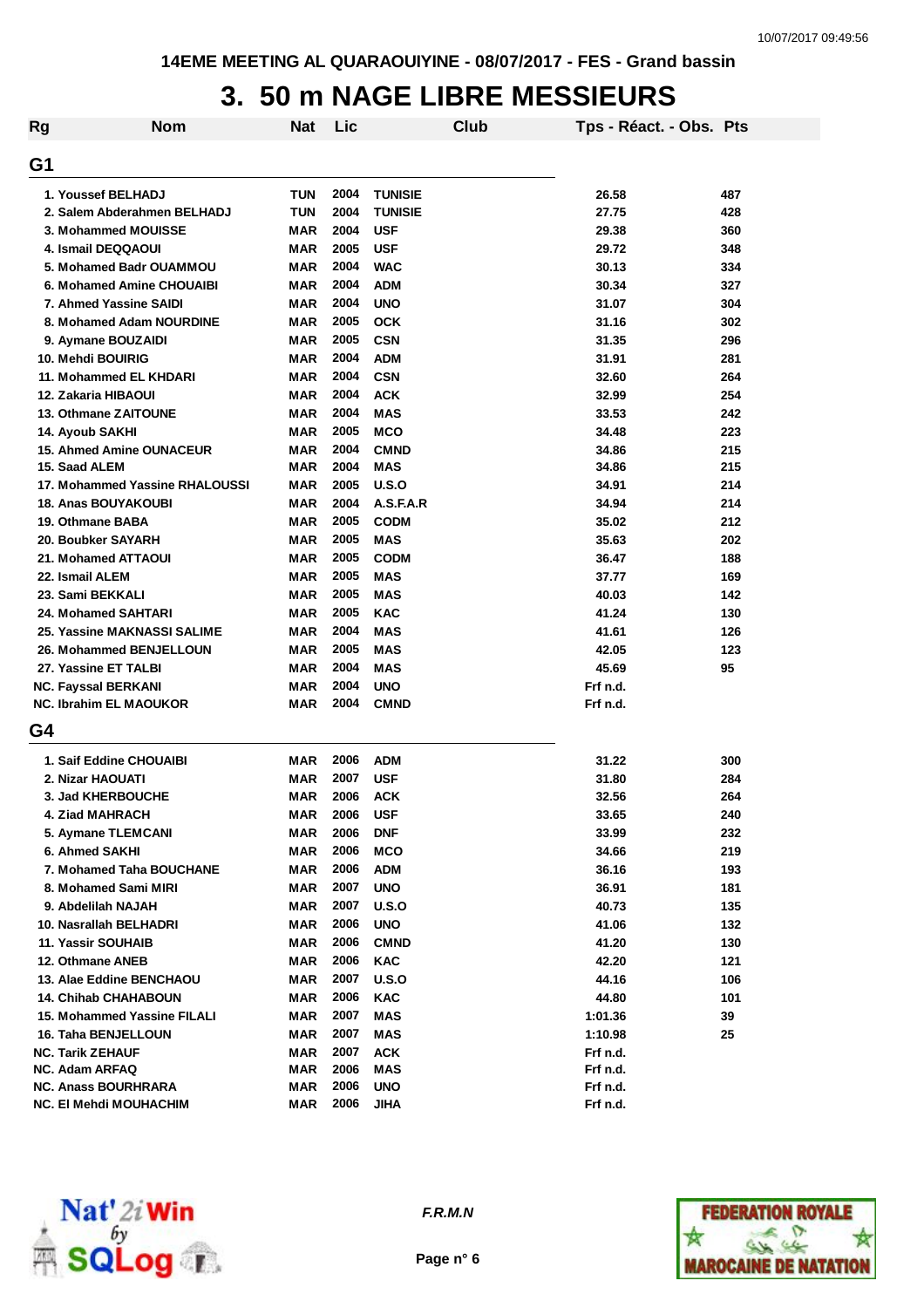## **4. 100 m BRASSE DAMES**

| Tps - Réact. - Obs. Pts         |
|---------------------------------|
|                                 |
|                                 |
|                                 |
|                                 |
|                                 |
|                                 |
| 353<br>350<br>279<br>209<br>166 |



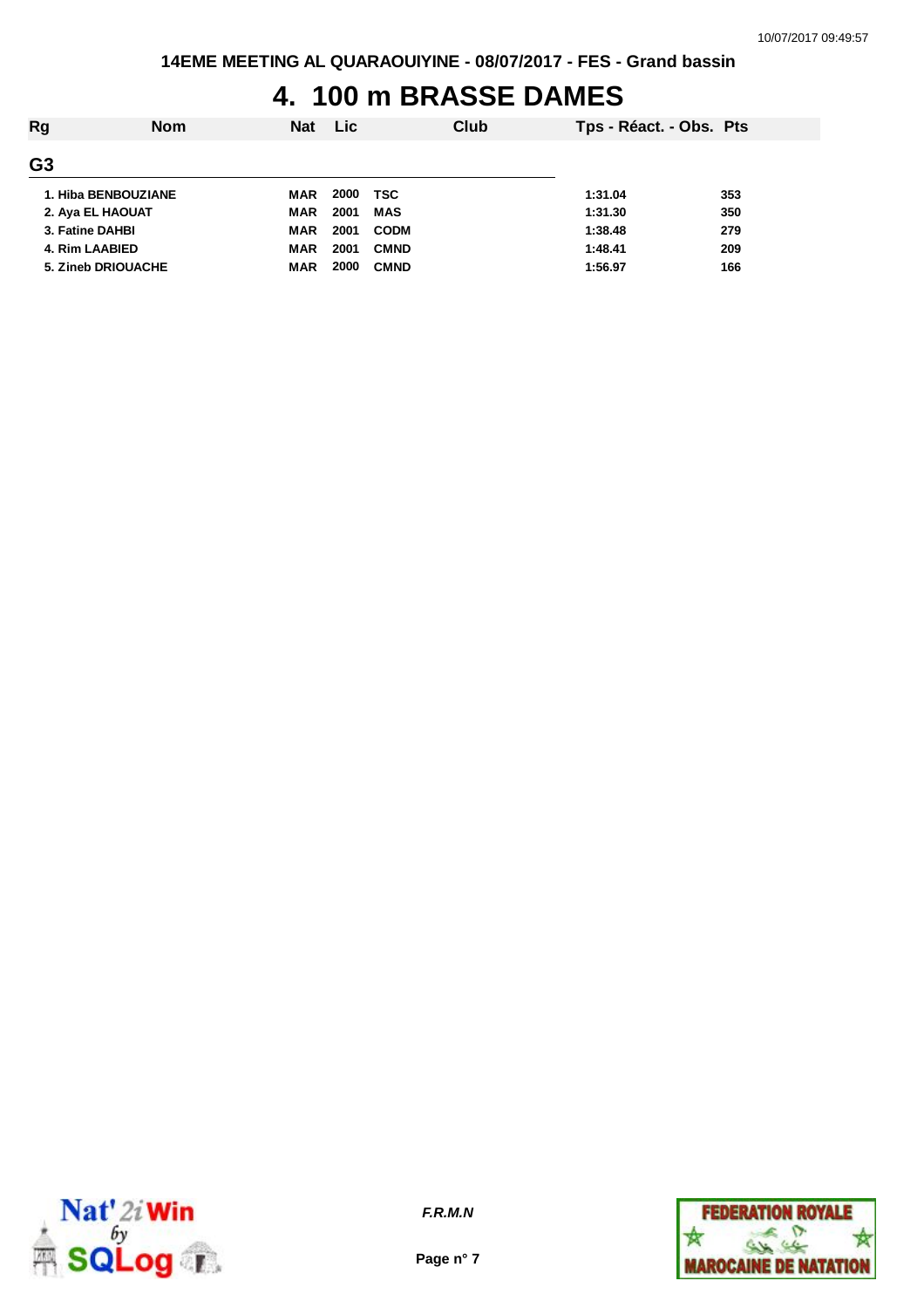## **5. 100 m BRASSE MESSIEURS**

| Rg                          | <b>Nom</b>                     | <b>Nat</b> | <b>Lic</b> |               | Club | Tps - Réact. - Obs. Pts |     |
|-----------------------------|--------------------------------|------------|------------|---------------|------|-------------------------|-----|
| G <sub>3</sub>              |                                |            |            |               |      |                         |     |
| 1. Abdeljabbar REGRAGUI     |                                | MAR        | 2001       | <b>CODM</b>   |      | 1:10.81                 | 562 |
| 2. Ali SADOUK               |                                | <b>MAR</b> | 1999       | <b>USF</b>    |      | 1:14.38                 | 485 |
| 3. Hamza BENNOUNA           |                                | <b>MAR</b> | 2000       | <b>USF</b>    |      | 1:17.36                 | 431 |
| 4. Ilyas BOUDENE            |                                | <b>MAR</b> | 2001       | <b>MAS</b>    |      | 1:18.13                 | 418 |
| 5. Yassine CHAGH            |                                | <b>MAR</b> | 2001       | <b>ACK</b>    |      | 1:19.02                 | 404 |
| 6. Yasser MAHASSINE         |                                | <b>MAR</b> | 2000       | <b>ADM</b>    |      | 1:19.63                 | 395 |
| 7. Revane ENNABTY           |                                | <b>MAR</b> | 2001       | <b>ADM</b>    |      | 1:19.91                 | 391 |
|                             | 8. Miguel FIGUEROA PEREZ MARIN | <b>ESP</b> | 2000       | <b>HUELVA</b> |      | 1:21.63                 | 367 |
| 9. Zakaria EL AZZAOUI       |                                | <b>MAR</b> | 1999       | <b>WAC</b>    |      | 1:22.85                 | 351 |
| 10. Ismail DEBBAGH          |                                | <b>MAR</b> | 2001       | <b>MAS</b>    |      | 1:26.69                 | 306 |
| 11. Mustapha KHATIM         |                                | <b>MAR</b> | 2000       | <b>CMND</b>   |      | 1:35.41                 | 230 |
| <b>NC. Abdellah ETTALBI</b> |                                | <b>MAR</b> | 2000       | <b>CODM</b>   |      | Frf n.d.                |     |



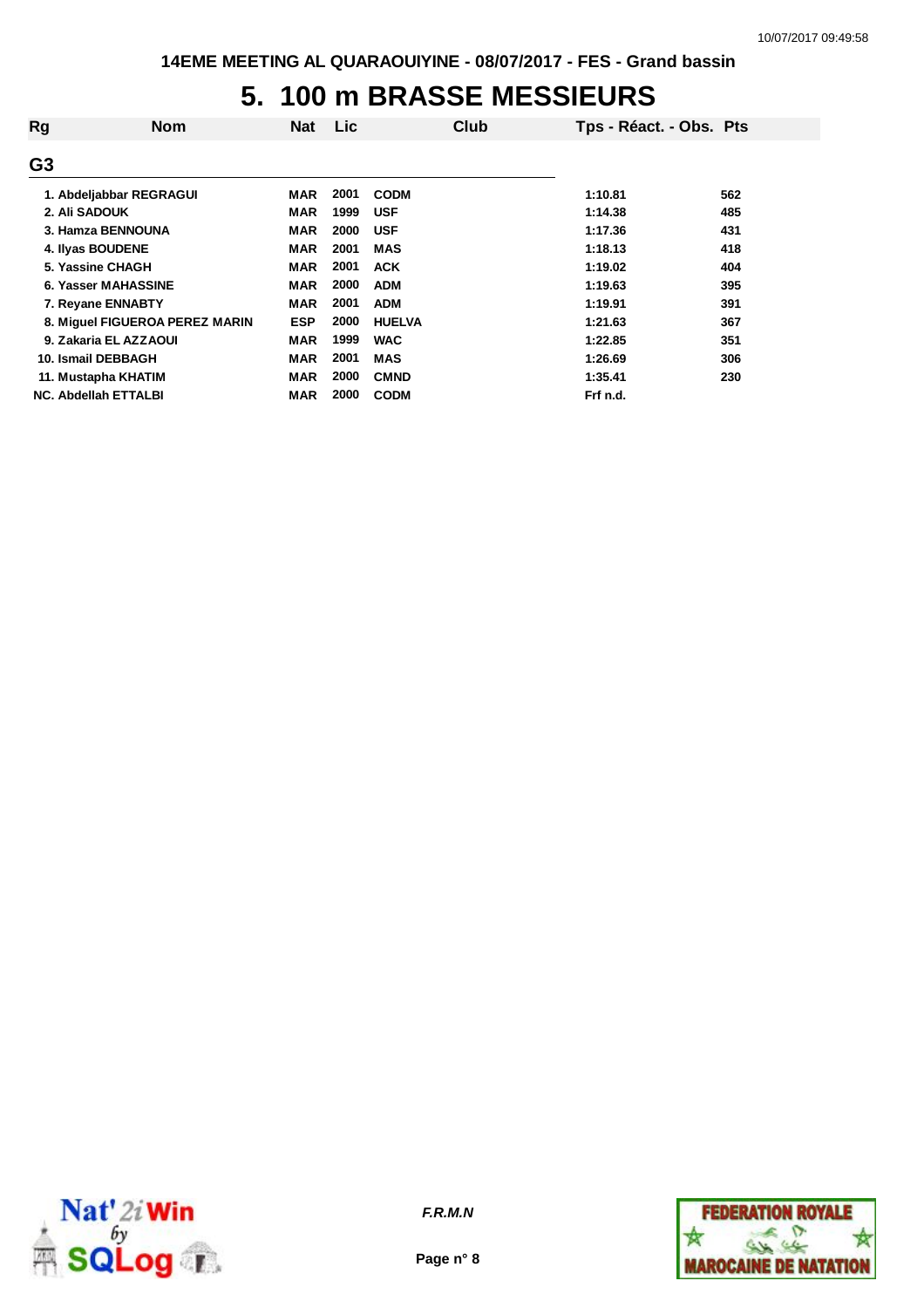#### **6. 50 m PAPILLON DAMES**

| <b>Rg</b>                            | <b>Nom</b>                      | <b>Nat</b> | Lic          |                           | Club | Tps - Réact. - Obs. Pts |            |
|--------------------------------------|---------------------------------|------------|--------------|---------------------------|------|-------------------------|------------|
| G <sub>3</sub>                       |                                 |            |              |                           |      |                         |            |
| 1. Doha FAHSI                        |                                 | <b>MAR</b> | 2001         | <b>OCK</b>                |      | 29.59                   | 563        |
| 2. Hiba FAHSI                        |                                 | <b>MAR</b> | 2001         | оск                       |      | 30.13                   | 533        |
| 3. Khaoula ELMACHRAFI                |                                 | <b>MAR</b> | 2000         | <b>TSC</b>                |      | 32.44                   | 427        |
| 4. Ghada ZOGHBI                      |                                 | <b>TUN</b> | 2001         | <b>TUNISIE</b>            |      | 32.77                   | 414        |
| 5. Oumaima RAHMANI                   |                                 | <b>MAR</b> | 2001         | <b>ADM</b>                |      | 34.13                   | 366        |
| 6. Salma BEN ALI                     |                                 | <b>MAR</b> | 1999         | <b>CODM</b>               |      | 35.41                   | 328        |
| 7. Karima ALAYOUD                    |                                 | <b>MAR</b> | 2001         | <b>CMND</b>               |      | 40.11                   | 226        |
| <b>NC. Rim LAABIED</b>               |                                 | <b>MAR</b> | 2001         | <b>CMND</b>               |      | Frf n.d.                |            |
| G <sub>2</sub>                       |                                 |            |              |                           |      |                         |            |
| 1. Hiba LAKNIT                       |                                 | MAR        | 2002         | <b>CODM</b>               |      | 31.10                   | 484        |
| 2. Salma REGRAGUI                    |                                 | <b>MAR</b> | 2002         | <b>USF</b>                |      | 31.26                   | 477        |
| 3. Insaf BELHADJ                     |                                 | <b>TUN</b> | 2002         | <b>TUNISIE</b>            |      | 32.06                   | 442        |
| 3. Hafsa EL ABBARI                   |                                 | MAR        | 2002         | <b>OCK</b>                |      | 32.06                   | 442        |
| 5. Nora RGUIB                        |                                 | <b>MAR</b> | 2003         | <b>ADM</b>                |      | 33.52                   | 387        |
| <b>6. Hiba SOUIHEL</b>               |                                 | <b>MAR</b> | 2003         | <b>WAC</b>                |      | 33.65                   | 382        |
| 7. Lina RODRIGUEZ                    |                                 | <b>ESP</b> | 2002         | <b>HUELVA</b>             |      | 34.70                   | 349        |
| 8. Hajar SABER                       |                                 | MAR        | 2003         | <b>CODM</b>               |      | 35.53                   | 325        |
| 9. Keltoum GOURRAM                   |                                 | <b>MAR</b> | 2003         | <b>ADM</b>                |      | 36.51                   | 299        |
| 10. Anissa Hind DAGHFALI             |                                 | <b>ALG</b> | 2003         | <b>ALGERIE</b>            |      | 37.03                   | 287        |
|                                      | 11. Alejandra CARDENAS AGUILERA | <b>ESP</b> | 2003         | <b>HUELVA</b>             |      | 38.75                   | 250        |
| <b>12. Ghita BAGHDAD</b>             |                                 | <b>MAR</b> | 2002         | <b>CSN</b>                |      | 39.51                   | 236        |
| 12. Manuela CALDERON VELEZ           |                                 | <b>ESP</b> | 2003         | <b>HUELVA</b>             |      | 39.51                   | 236        |
| <b>14. Ghita GUENDOUF</b>            |                                 | <b>MAR</b> | 2003         | <b>KAC</b>                |      | 42.15                   | 194        |
| G <sub>1</sub>                       |                                 |            |              |                           |      |                         |            |
|                                      |                                 |            |              |                           |      |                         |            |
| 1. Carlota FERRANDO GARCIA           |                                 | <b>ESP</b> | 2004         | <b>HUELVA</b>             |      | 32.40                   | 428        |
| 2. Ranim MHAMDI                      |                                 | <b>TUN</b> | 2004         | <b>TUNISIE</b>            |      | 32.88                   | 410        |
| 3. Jimena BUENDIA VALIENTE           |                                 | <b>ESP</b> | 2004         | <b>HUELVA</b>             |      | 33.53                   | 386        |
| 3. Lou DELEFLIE LAFARGE              |                                 | <b>FRA</b> | 2004         | <b>FRANCE</b>             |      | 33.53                   | 386        |
| 5. Aicha EL BEKALI                   |                                 | <b>MAR</b> | 2004         | A.S.F.A.R                 |      | 34.12                   | 367        |
| 6. Abrare BELRHITI                   |                                 | <b>MAR</b> | 2004         | <b>ACK</b>                |      | 35.02                   | 339        |
| 7. Ghita TABATI                      |                                 | <b>MAR</b> | 2004         | <b>WAC</b>                |      | 35.58                   | 323        |
| 8. Nada JALAL                        |                                 | MAR        | 2004         | R.C.A.NAT                 |      | 35.80                   | 317        |
| 9. Rim IDRISSI ROCHI ISSI            |                                 | <b>MAR</b> | 2005         | <b>DNF</b>                |      | 36.20                   | 307        |
| 10. Zineb MIMOUNI                    |                                 | MAR        | 2004         | <b>UNO</b>                |      | 36.63                   | 296        |
| 11. Ndeye Thieufour DIEYE            |                                 | <b>SEN</b> | 2004         | <b>SENEGAL</b>            |      | 36.64                   | 296        |
| 12. Sara Fiela Yeo KPEUSSEE          |                                 | SEN        | 2004         | <b>SENEGAL</b>            |      | 37.08                   | 286        |
| <b>13. Chahd MACHKOUR</b>            |                                 | MAR        | 2004         | <b>WAC</b>                |      | 37.13                   | 284        |
| 14. Chahd ALAMI                      |                                 | <b>MAR</b> | 2004         | <b>DNF</b>                |      | 37.27                   | 281        |
| 14. Fatima Zahra LAKTATI             |                                 | MAR        | 2004         | MAS                       |      | 37.27                   | 281        |
| 16. Adelina PADILLA BENJUMEA         |                                 | <b>ESP</b> | 2004         | <b>HUELVA</b>             |      | 38.72                   | 251        |
| 17. Salma Rhitta ZOUITEN             |                                 | MAR        | 2004         | <b>MAS</b>                |      | 38.91                   | 247        |
| 18. Marlene MANCA                    |                                 | <b>FRA</b> | 2004         | <b>FRANCE</b>             |      | 39.18                   | 242        |
| <b>19. Imane BAMHAOUED</b>           |                                 | MAR        | 2004<br>2004 | A.S.F.A.R                 |      | 39.24                   | 241        |
| 20. Aicha BENTALEB                   |                                 | MAR<br>MAR | 2004         | <b>CODM</b><br><b>TSC</b> |      | 39.94<br>39.94          | 228<br>228 |
| 20. Sara MAKY<br>22. Sanae EL HARRAD |                                 | <b>MAR</b> | 2004         | <b>USF</b>                |      | 40.20                   | 224        |
| 23. Malak IGOUZAL                    |                                 | MAR        | 2005         | <b>CSN</b>                |      | 41.01                   | 211        |
| 24. Ines ZAKAR                       |                                 | <b>FRA</b> | 2004         | <b>FRANCE</b>             |      | 41.13                   | 209        |
| 25. Maureen ORTEGA                   |                                 | <b>FRA</b> | 2004         | <b>FRANCE</b>             |      | 41.15                   | 209        |
| 25. Alae ELMEKKAOUI                  |                                 | <b>MAR</b> | 2005         | A.S.F.A.R                 |      | 41.15                   | 209        |
| 27. Aya BENTALEB                     |                                 | MAR        | 2005         | <b>CODM</b>               |      | 42.72                   | 187        |
| 28. Hiba GHOUDANE                    |                                 | MAR        | 2004         | <b>CSN</b>                |      | 43.66                   | 175        |
| 29. Aya FILALI                       |                                 | MAR        | 2004         | MAS                       |      | 43.91                   | 172        |
|                                      |                                 |            |              |                           |      |                         |            |



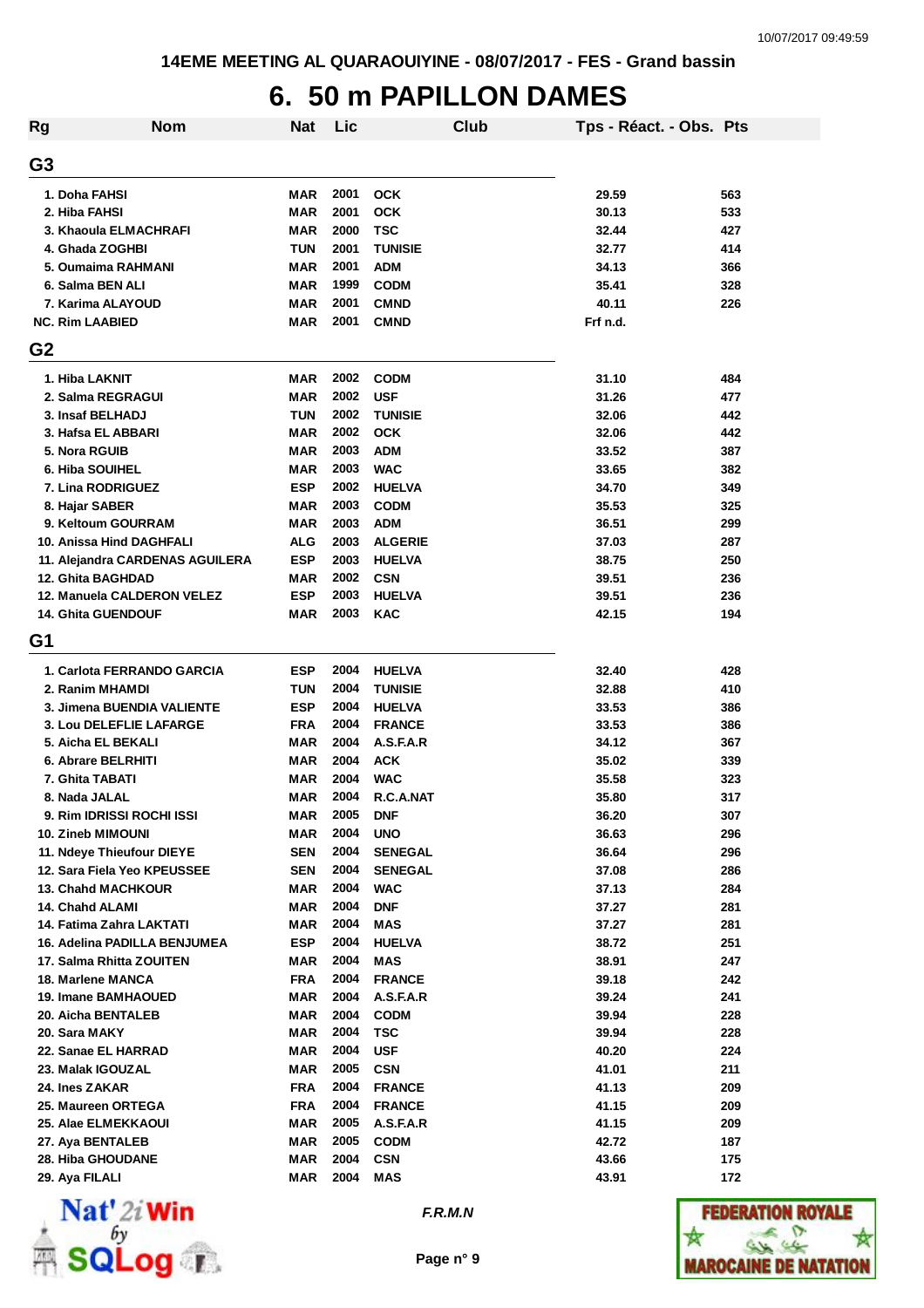# **6. 50 m PAPILLON DAMES**

| <b>Rg</b> | <b>Nom</b>                | <b>Nat</b> | Lic  | <b>Club</b>    | Tps - Réact. - Obs. Pts |     |
|-----------|---------------------------|------------|------|----------------|-------------------------|-----|
| G1        |                           |            |      |                |                         |     |
|           | 30. Maissam YAHIA         | <b>MAR</b> | 2005 | <b>DHJ</b>     | 45.39                   | 155 |
|           | 31. Aya BKHIBKHI          | <b>MAR</b> | 2005 | <b>CMND</b>    | 48.80                   | 125 |
|           | <b>32. Rim ARHARBI</b>    | <b>MAR</b> | 2004 | <b>KAC</b>     | 49.00                   | 123 |
|           | 33. Anta Rayana MBAYE     | <b>SEN</b> | 2005 | <b>SENEGAL</b> | 50.22                   | 115 |
|           | 34. Islam BKHIBKHI        | <b>MAR</b> | 2005 | <b>CMND</b>    | 55.87                   | 83  |
|           | NC. Mouna Yassmina MASAIF | <b>MAR</b> | 2005 | <b>ACK</b>     | Dsq FD                  | 0   |
|           | <b>NC. Meryem HOSNI</b>   | <b>MAR</b> | 2005 | <b>ACK</b>     | Dsq FD                  | 0   |
| G4        |                           |            |      |                |                         |     |
|           | 1. Lina YAQOUBI           | <b>MAR</b> | 2006 | <b>CSN</b>     | 38.52                   | 255 |
|           | 2. Inass ALLAOUI          | <b>MAR</b> | 2006 | A.S.F.A.R      | 41.47                   | 204 |
|           | 3. Mariama DRAME          | <b>SEN</b> | 2006 | <b>SENEGAL</b> | 41.99                   | 197 |
|           | 3. Youssra ELMAZOUNI      | <b>MAR</b> | 2006 | <b>CSN</b>     | 41.99                   | 197 |
|           | 5. Malak MESLOUH          | <b>MAR</b> | 2006 | <b>ADM</b>     | 44.16                   | 169 |
|           | 6. Zineb BOULMAN          | <b>MAR</b> | 2006 | <b>MAS</b>     | 45.65                   | 153 |
|           | 7. Malika EL OUAQOR       | <b>MAR</b> | 2006 | <b>MAS</b>     | 46.10                   | 148 |
|           | 8. Malak TIBARI           | <b>MAR</b> | 2006 | A.S.F.A.R      | 46.91                   | 141 |
|           | 9. Aya MERZOUK            | <b>MAR</b> | 2007 | <b>MAS</b>     | 50.89                   | 110 |
|           | <b>10. Amina CHIGUER</b>  | <b>MAR</b> | 2006 | <b>MAS</b>     | 52.86                   | 98  |
|           | 11. Meryem Ayah ZOUITEN   | <b>MAR</b> | 2006 | <b>MAS</b>     | 55.32                   | 86  |
|           | 12. Jannat BAYADOU        | <b>MAR</b> | 2007 | <b>KAC</b>     | 55.63                   | 84  |
|           | 13. Aicha ZOUARHI         | <b>MAR</b> | 2006 | <b>MAS</b>     | 1:02.41                 | 59  |
|           | <b>NC. Kaoutar HOSNI</b>  | <b>MAR</b> | 2006 | <b>ACK</b>     | Frf n.d.                |     |
|           | <b>NC. Yasmine ARFAQ</b>  | <b>MAR</b> | 2006 | <b>MAS</b>     | Frf n.d.                |     |





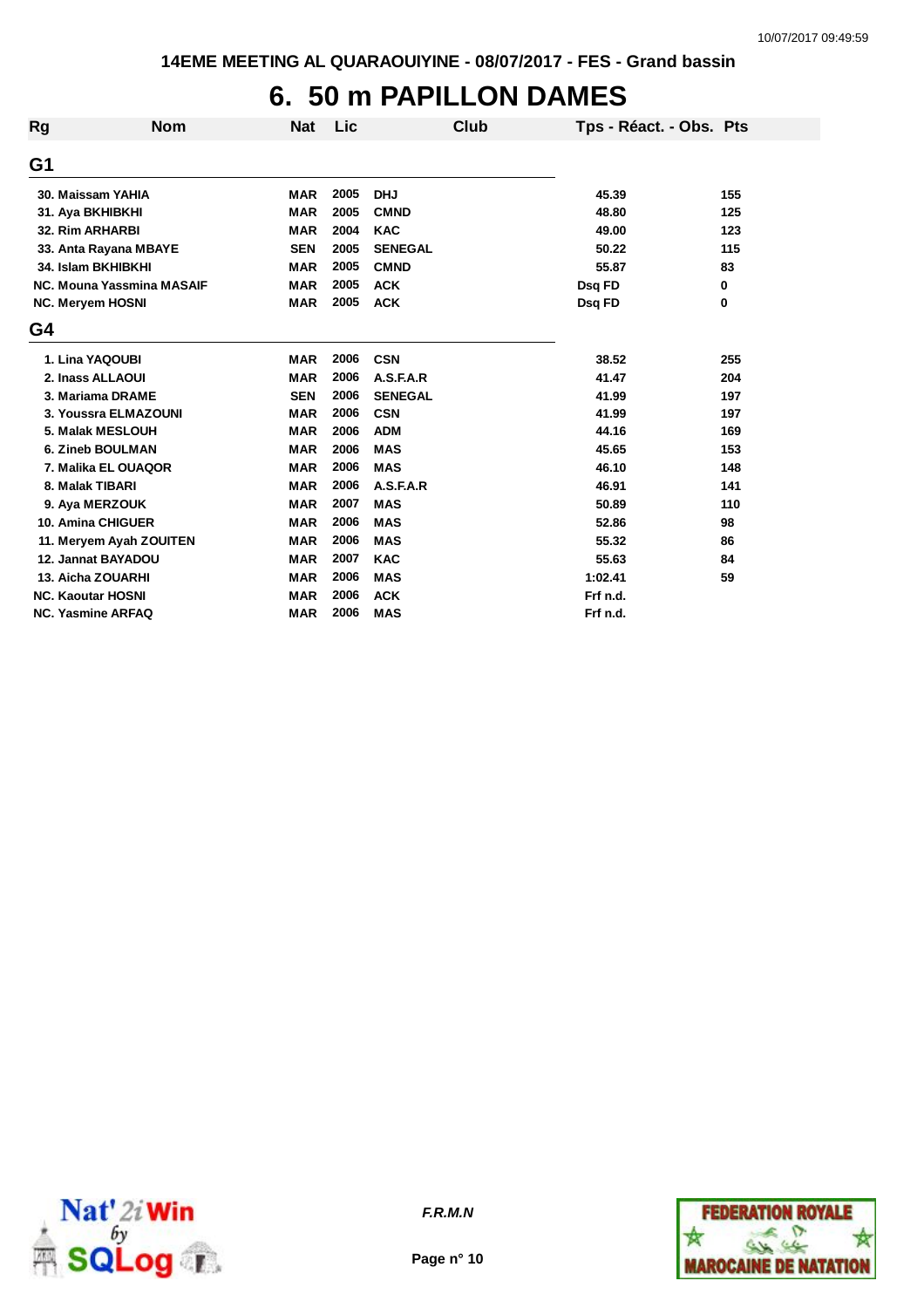### **7. 50 m PAPILLON MESSIEURS**

| Rg             | <b>Nom</b>                         | Nat        | Lic  |                | Club | Tps - Réact. - Obs. Pts |         |
|----------------|------------------------------------|------------|------|----------------|------|-------------------------|---------|
| G <sub>3</sub> |                                    |            |      |                |      |                         |         |
|                | 1. Abdeljabbar REGRAGUI            | MAR        | 2001 | <b>CODM</b>    |      | 26.77                   | 588     |
|                | 2. Sami HAMOUCHANE                 | MAR        | 2000 | <b>CODM</b>    |      | 27.16                   | 563     |
|                | 3. Iskander BOUKHRIS               | <b>TUN</b> | 1999 | <b>TUNISIE</b> |      | 27.81                   | 524     |
|                | 4. Mohamed Mostapha BEN NOUIR      | <b>TUN</b> | 1999 | <b>TUNISIE</b> |      | 27.94                   | 517     |
|                | 4. Abdellah ETTALBI                | MAR        | 2000 | <b>CODM</b>    |      | 27.94                   | 517     |
|                | 6. Abdellah KHARKHACH              | MAR        | 2001 | <b>USF</b>     |      | 28.59                   | 483     |
|                | 7. Miguel FIGUEROA PEREZ MARIN     | <b>ESP</b> | 2000 | <b>HUELVA</b>  |      | 29.41                   | 443     |
|                | 8. Ilyas BOUDENE                   | MAR        | 2001 | <b>MAS</b>     |      | 29.60                   | 435     |
|                | 9. Hamza BENNOUNA                  | MAR        | 2000 | <b>USF</b>     |      | 29.90                   | 422     |
|                | <b>10. Yasser MAHASSINE</b>        | MAR        | 2000 | <b>ADM</b>     |      | 30.03                   | 416     |
|                | 11. Othmane AZIZE                  | MAR        | 2000 | <b>WAC</b>     |      | 30.51                   | 397     |
|                | 12. Hamza BARGACH                  | MAR        | 2000 | <b>CSN</b>     |      | 31.97                   | 345     |
|                | 13. Ismail DEBBAGH                 | MAR        | 2001 | <b>MAS</b>     |      | 32.78                   | 320     |
|                | <b>13. Omar HASSOUNI</b>           | MAR        | 2001 | <b>ADM</b>     |      | 32.78                   | 320     |
|                | 15. Mohammed Amine BELHADRI        | MAR        | 2001 | <b>UNO</b>     |      | 33.97                   | 288     |
|                | 16. Yassine CHAGH                  | MAR        | 2001 | <b>ACK</b>     |      | 35.98                   | 242     |
|                | 17. Ouadii IGOUZAL                 | MAR        | 1999 | <b>CSN</b>     |      | 37.51                   | 213     |
|                | <b>18. Amine NEJJARI</b>           | MAR        | 2001 | <b>MAS</b>     |      | 37.94                   | 206     |
| G <sub>2</sub> |                                    |            |      |                |      |                         |         |
|                | 1. Islem TOUNSI                    | <b>ALG</b> | 2003 | <b>ALGERIE</b> |      | 27.82                   | 524     |
|                | 2. Adam ZIANE                      | MAR        | 2002 | <b>CNCS</b>    |      | 28.23                   | 501     |
|                | 3. Oussama ELMAHBOUBI              | <b>MAR</b> | 2002 | <b>ADM</b>     |      | 28.41                   | 492     |
|                | 4. Monssif Hamza TIJARI            | MAR        | 2002 | <b>CODM</b>    |      | 28.77                   | 474     |
|                | 5. Sami KIBAL                      | <b>MAR</b> | 2002 | <b>WAC</b>     |      | 28.94                   | 465     |
|                | 6. Amenallah GHRIBI                | <b>TUN</b> | 2003 | <b>TUNISIE</b> |      | 29.13                   | 456     |
|                | 7. Omar LEBIED                     | MAR        | 2002 | <b>CSN</b>     |      | 29.47                   | 441     |
|                | 8. Omar Ahmed ZOUITEN              | MAR        | 2002 | <b>MAS</b>     |      | 29.97                   | 419     |
|                | 9. Sergio FIGUEROA PEREZ MARIN     | <b>ESP</b> | 2003 | <b>HUELVA</b>  |      | 30.16                   | 411     |
|                | 10. Aymane MESLOUH                 | <b>MAR</b> | 2002 | <b>ADM</b>     |      | 30.43                   | 400     |
|                | 11. Abdelghani ABBANE              | <b>ALG</b> | 2003 | <b>ALGERIE</b> |      | 30.60                   | 394     |
|                | 12. Walid DEQQAOUI                 | MAR        | 2003 | <b>USF</b>     |      | 31.22                   | 371     |
|                | <b>13. Lounes MOUHOUBI</b>         | MAR        | 2002 | <b>CBN</b>     |      | 31.30                   | 368     |
|                | <b>14. Francisco LUQUE MARQUEZ</b> | ESP        | 2003 | <b>HUELVA</b>  |      | 31.32                   | 367     |
|                | 15. Othman RASSI                   | MAR        | 2002 | <b>UNO</b>     |      | 32.04                   | 343     |
|                | 16. Ilias LIZE                     | MAR        | 2002 | <b>CMND</b>    |      | 32.39                   | 332     |
|                | 17. Yassine MIRI                   | MAR        | 2002 | <b>UNO</b>     |      | 33.94                   | 288     |
|                | 18. El Mehdi LAANAYA               | MAR        | 2003 | <b>TSC</b>     |      | 34.88                   | 266     |
|                | 19. Walid RHZAL                    | MAR        | 2003 | <b>UNO</b>     |      | 35.90                   | 243     |
|                | 20. Younes IDRISSI                 | MAR        | 2003 | <b>DNF</b>     |      | 35.94                   | 243     |
|                | 21. Aymane HAOULANI                | MAR        | 2003 | <b>CODM</b>    |      | 37.25                   | 218     |
|                | 22. Mohamed GOUMGHAR               | MAR        | 2003 | <b>CMND</b>    |      | 40.28                   | 172     |
|                | 23. El Khalil EL MAZOUNI           | MAR        | 2003 | <b>CSN</b>     |      | 40.78                   | 166     |
|                | 24. Naoufal JRAFE                  | MAR        | 2002 | <b>ACK</b>     |      | 42.17                   | 150     |
|                | <b>NC. Youssef IDRISSI</b>         | MAR        | 2003 | <b>DNF</b>     |      | Frf n.d.                |         |
| G1             |                                    |            |      |                |      |                         |         |
|                | 1. Mohamed Badr OUAMMOU            | MAR        | 2004 | <b>WAC</b>     |      | 33.35                   | 304     |
|                | 2. Ismail DEQQAOUI                 | MAR        | 2005 | <b>USF</b>     |      | 33.41                   | 302     |
|                | 3. Mohamed Amine CHOUAIBI          | MAR        | 2004 | <b>ADM</b>     |      | 35.69                   | 248     |
|                | 4. Mohamed Adam NOURDINE           | MAR        | 2005 | <b>OCK</b>     |      | 35.75                   | 247     |
|                | 5. Mohammed MOUISSE                | MAR        | 2004 | <b>USF</b>     |      | 36.23                   | 237     |
|                | 6. Mehdi BOUIRIG                   | MAR        | 2004 | <b>ADM</b>     |      | 36.70                   | 228     |
|                | 7. Mohammed Amjad BENDGUIG         | MAR        | 2004 | <b>CSN</b>     |      | 36.87                   | 225     |
|                | 8. Ahmed Yassine SAIDI             | MAR        | 2004 | <b>UNO</b>     |      | 38.06                   | 204     |
|                | Nat' 2i Win                        |            |      | F.R.M.N        |      |                         | FEDE    |
|                | .001                               |            |      | Page n° 11     |      |                         | IAROCAI |

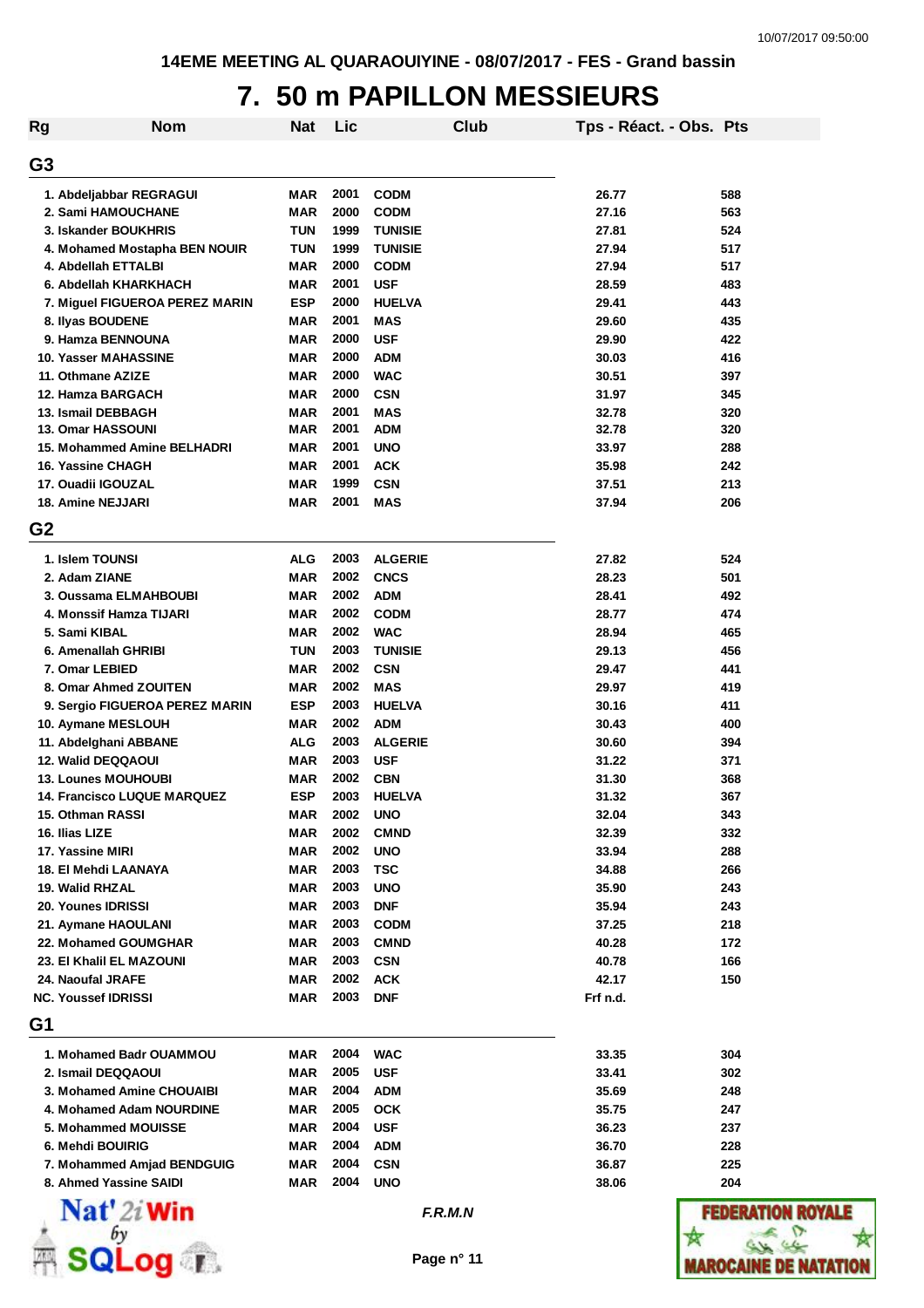## **7. 50 m PAPILLON MESSIEURS**

| Rg<br><b>Nom</b>                   | <b>Nat</b> | Lic  | Club        | Tps - Réact. - Obs. Pts |     |
|------------------------------------|------------|------|-------------|-------------------------|-----|
| G <sub>1</sub>                     |            |      |             |                         |     |
| 9. Adam SIFI                       | MAR        | 2004 | <b>CODM</b> | 38.18                   | 202 |
| 10. Aymane BOUZAIDI                | <b>MAR</b> | 2005 | <b>CSN</b>  | 38.93                   | 191 |
| 11. Saad ALEM                      | <b>MAR</b> | 2004 | <b>MAS</b>  | 39.67                   | 180 |
| <b>12. Anas BOUYAKOUBI</b>         | <b>MAR</b> | 2004 | A.S.F.A.R   | 40.00                   | 176 |
| <b>13. Ahmed Amine OUNACEUR</b>    | <b>MAR</b> | 2004 | <b>CMND</b> | 42.75                   | 144 |
| 14. Zakaria HIBAOUI                | <b>MAR</b> | 2004 | <b>ACK</b>  | 42.86                   | 143 |
| 15. Ayoub SAKHI                    | <b>MAR</b> | 2005 | <b>MCO</b>  | 43.11                   | 140 |
| 16. Ismail ALEM                    | <b>MAR</b> | 2005 | <b>MAS</b>  | 43.86                   | 133 |
| 17. Youssef KHRISS                 | <b>MAR</b> | 2005 | <b>CODM</b> | 45.75                   | 117 |
| 18. Sami BEKKALI                   | <b>MAR</b> | 2005 | <b>MAS</b>  | 57.19                   | 60  |
| <b>NC. Fayssal BERKANI</b>         | <b>MAR</b> | 2004 | <b>UNO</b>  | Frf n.d.                |     |
| <b>NC. Haitam Safouane OURTANE</b> | <b>MAR</b> | 2005 | <b>CMND</b> | Disqual.                | 0   |
| <b>NC. Boubker SAYARH</b>          | <b>MAR</b> | 2005 | <b>MAS</b>  | Disqual.                | 0   |



**Page n° 12**

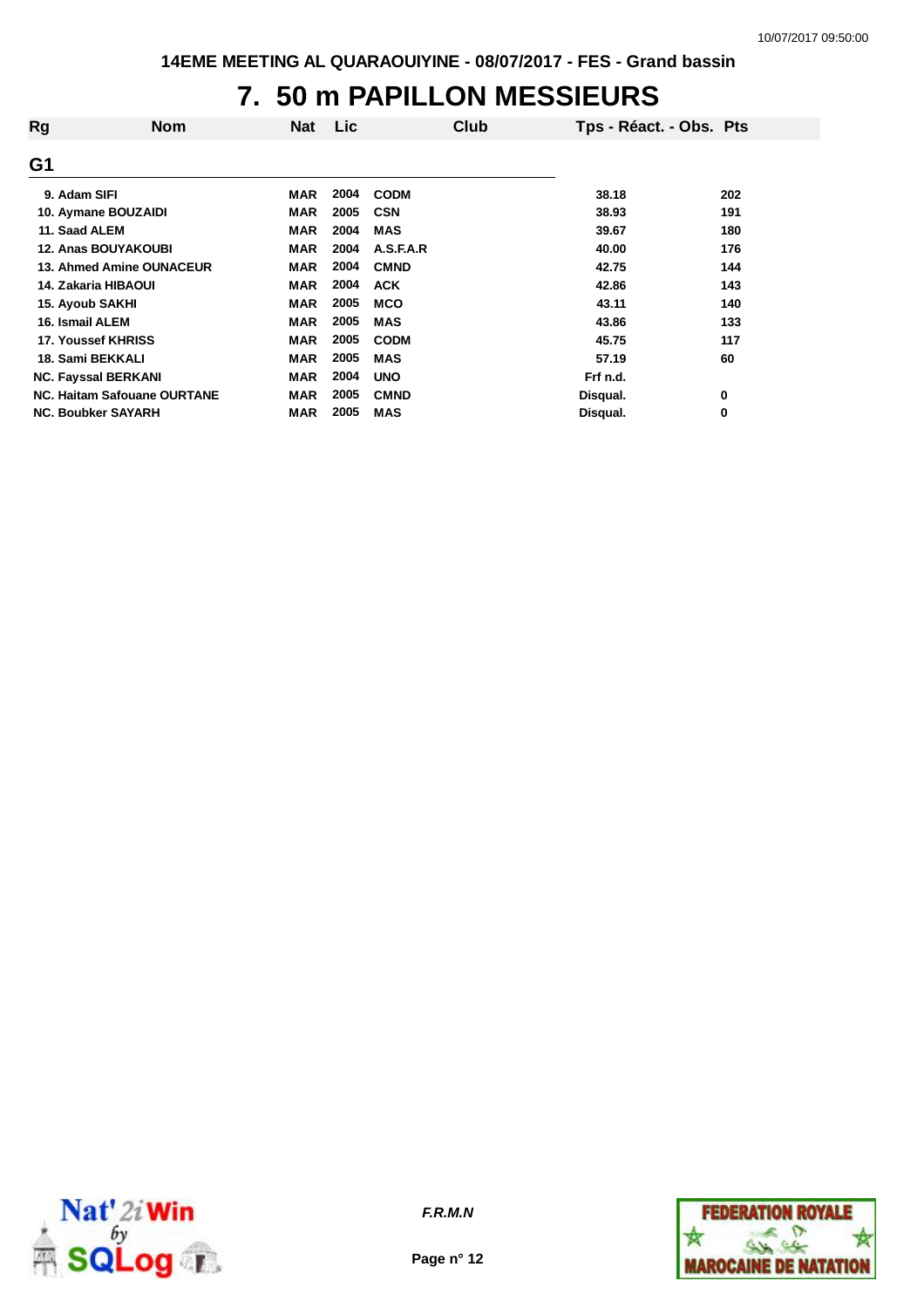## **8. 100 m NAGE LIBRE DAMES**

| Rg | <b>Nom</b>                      | <b>Nat</b> | Lic  |                | Club | Tps - Réact. - Obs. Pts |     |
|----|---------------------------------|------------|------|----------------|------|-------------------------|-----|
| G2 |                                 |            |      |                |      |                         |     |
|    | 1. Mariam SELLAFI               | <b>MAR</b> | 2002 | <b>OCK</b>     |      | 1:05.16                 | 510 |
|    | 2. Nour IKHLASS                 | <b>TUN</b> | 2003 | <b>TUNISIE</b> |      | 1:06.28                 | 484 |
|    | 3. Ayat Errahmane BELRHITI      | <b>MAR</b> | 2002 | <b>ACK</b>     |      | 1:06.61                 | 477 |
|    | 4. Dahlia Sarine ATROUCHE       | <b>ALG</b> | 2003 | <b>ALGERIE</b> |      | 1:08.19                 | 445 |
|    | <b>4. Salma REGRAGUI</b>        | <b>MAR</b> | 2002 | <b>USF</b>     |      | 1:08.19                 | 445 |
|    | 6. Hiba SOUIHEL                 | <b>MAR</b> | 2003 | <b>WAC</b>     |      | 1:09.31                 | 424 |
|    | 7. Keltoum GOURRAM              | <b>MAR</b> | 2003 | <b>ADM</b>     |      | 1:09.98                 | 412 |
|    | 8. Nora RGUIB                   | <b>MAR</b> | 2003 | <b>ADM</b>     |      | 1:10.27                 | 406 |
|    | 9. Ghita BAGHDAD                | <b>MAR</b> | 2002 | <b>CSN</b>     |      | 1:11.53                 | 385 |
|    | 10. Anissa Hind DAGHFALI        | <b>ALG</b> | 2003 | <b>ALGERIE</b> |      | 1:12.09                 | 376 |
|    | 11. Lina RODRIGUEZ              | <b>ESP</b> | 2002 | <b>HUELVA</b>  |      | 1:12.77                 | 366 |
|    | 12. Paula MONTERO DAZA          | <b>ESP</b> | 2003 | <b>HUELVA</b>  |      | 1:14.09                 | 347 |
|    | 13. Manuela CALDERON VELEZ      | <b>ESP</b> | 2003 | <b>HUELVA</b>  |      | 1:15.29                 | 330 |
|    | 14. Alejandra CARDENAS AGUILERA | <b>ESP</b> | 2003 | <b>HUELVA</b>  |      | 1:18.11                 | 296 |
|    | 15. Mayare YAHIA                | <b>MAR</b> | 2003 | <b>DHJ</b>     |      | 1:20.40                 | 271 |
|    | <b>16. Maria ESCOBAR CALVO</b>  | <b>ESP</b> | 2003 | <b>HUELVA</b>  |      | 1:24.09                 | 237 |
|    | <b>17. Ghita GUENDOUF</b>       | <b>MAR</b> | 2003 | <b>KAC</b>     |      | 1:26.84                 | 215 |
|    | 18. Salma MOUNA                 | <b>MAR</b> | 2002 | <b>CMND</b>    |      | 1:29.00                 | 200 |
|    | <b>19. Amina DRIOUACHE</b>      | <b>MAR</b> | 2002 | <b>CMND</b>    |      | 1:33.78                 | 171 |
|    | <b>NC. Oumayma ETTALBI</b>      | <b>MAR</b> | 2003 | <b>CODM</b>    |      | Frf n.d.                |     |
|    | <b>NC. Hiba LAKNIT</b>          | <b>MAR</b> | 2002 | <b>CODM</b>    |      | Frf n.d.                |     |
|    | NC. Fatima Zahrae AIT TALEB     | <b>MAR</b> | 2003 | <b>CODM</b>    |      | Frf n.d.                |     |
|    | <b>NC. Doaa AMMOUMOU</b>        | <b>MAR</b> | 2003 | <b>ACK</b>     |      | Frf n.d.                |     |



*F.R.M.N*

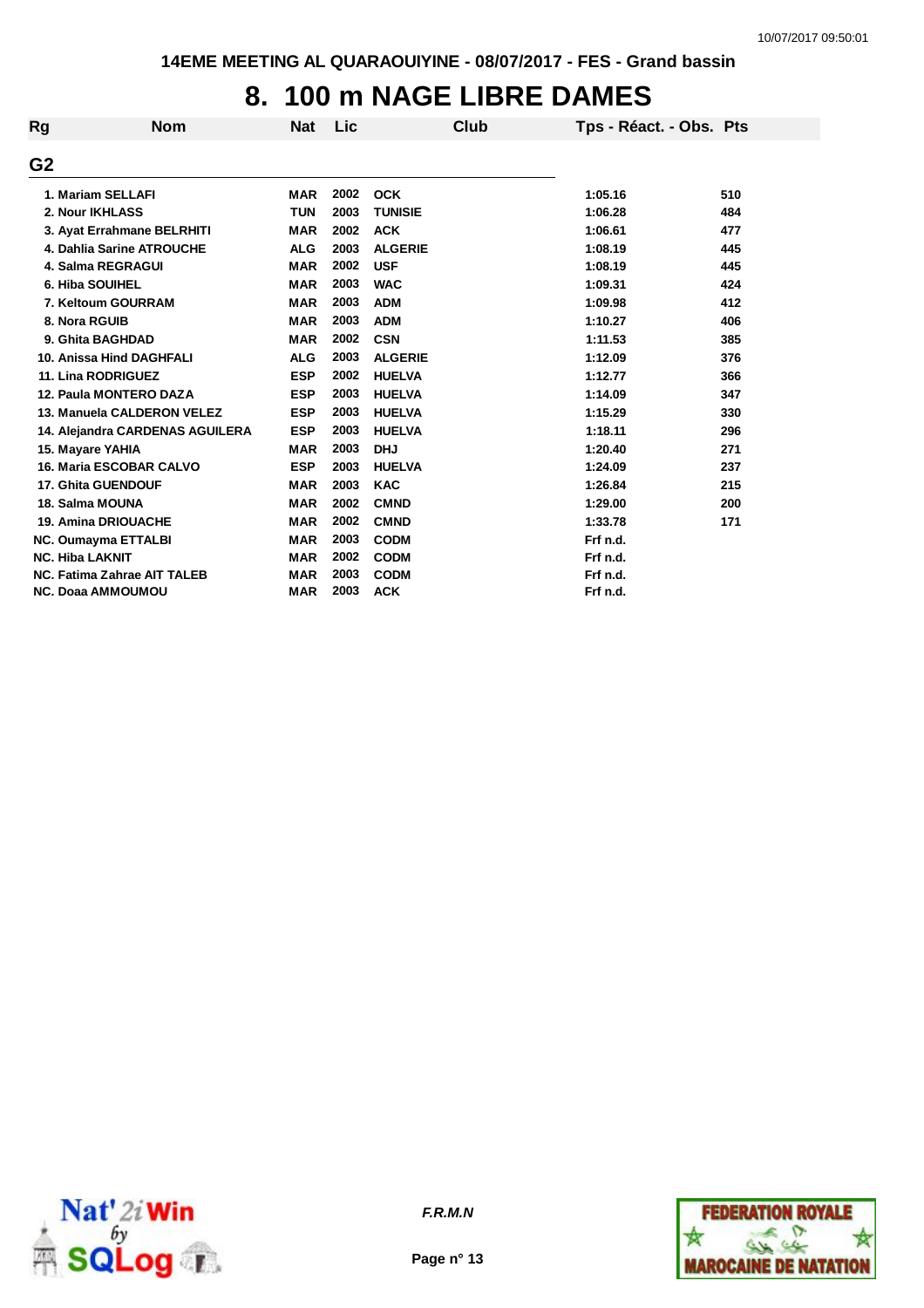## **9. 100 m NAGE LIBRE MESSIEURS**

| Rg             | <b>Nom</b>                     | <b>Nat</b> | Lic  |                | <b>Club</b> | Tps - Réact. - Obs. Pts |     |
|----------------|--------------------------------|------------|------|----------------|-------------|-------------------------|-----|
| G <sub>2</sub> |                                |            |      |                |             |                         |     |
|                | 1. Monssif Hamza TIJARI        | <b>MAR</b> | 2002 | <b>CODM</b>    |             | 58.04                   | 528 |
|                | 2. Adam ZIANE                  | <b>MAR</b> | 2002 | <b>CNCS</b>    |             | 58.42                   | 517 |
|                | 3. Oussama ELMAHBOUBI          | <b>MAR</b> | 2002 | <b>ADM</b>     |             | 58.63                   | 512 |
|                | 4. Sergio FIGUEROA PEREZ MARIN | <b>ESP</b> | 2003 | <b>HUELVA</b>  |             | 59.59                   | 487 |
|                | 5. Amenallah GHRIBI            | <b>TUN</b> | 2003 | <b>TUNISIE</b> |             | 59.80                   | 482 |
|                | 6. Yassine EL OMARI            | <b>MAR</b> | 2002 | <b>ACK</b>     |             | 1:00.41                 | 468 |
|                | 7. Rayane MERRAHI              | <b>ALG</b> | 2003 | <b>ALGERIE</b> |             | 1:00.45                 | 467 |
|                | 8. Omar Ahmed ZOUITEN          | <b>MAR</b> | 2002 | <b>MAS</b>     |             | 1:00.79                 | 459 |
|                | 9. Omar LEBIED                 | <b>MAR</b> | 2002 | <b>CSN</b>     |             | 1:00.80                 | 459 |
|                | <b>10. Lounes MOUHOUBI</b>     | <b>MAR</b> | 2002 | <b>CBN</b>     |             | 1:01.40                 | 446 |
|                | 11. Abdelghani ABBANE          | <b>ALG</b> | 2003 | <b>ALGERIE</b> |             | 1:01.48                 | 444 |
|                | 12. Zakariae AMALI             | <b>MAR</b> | 2003 | <b>CODM</b>    |             | 1:02.96                 | 413 |
|                | 13. Aymane MESLOUH             | <b>MAR</b> | 2002 | <b>ADM</b>     |             | 1:03.27                 | 407 |
|                | 14. Francisco LUQUE MARQUEZ    | <b>ESP</b> | 2003 | <b>HUELVA</b>  |             | 1:03.69                 | 399 |
|                | 15. Walid DEQQAOUI             | <b>MAR</b> | 2003 | <b>USF</b>     |             | 1:03.85                 | 396 |
|                | 16. El Mehdi LAANAYA           | <b>MAR</b> | 2003 | <b>TSC</b>     |             | 1:04.17                 | 390 |
|                | 17. Jose Maria GOMEZ GUEDES    | <b>ESP</b> | 2003 | <b>HUELVA</b>  |             | 1:04.34                 | 387 |
|                | 18. Ismail EL HAMOUMI          | <b>MAR</b> | 2002 | <b>USF</b>     |             | 1:04.58                 | 383 |
|                | 19. Wail DAIBOUN               | <b>MAR</b> | 2002 | <b>ACK</b>     |             | 1:06.34                 | 353 |
|                | 20. Adrien LASSERRE            | <b>FRA</b> | 2002 | <b>FRANCE</b>  |             | 1:06.94                 | 344 |
|                | 21. Ilias LIZE                 | <b>MAR</b> | 2002 | <b>CMND</b>    |             | 1:07.95                 | 329 |
|                | 22. Othman RASSI               | <b>MAR</b> | 2002 | <b>UNO</b>     |             | 1:08.98                 | 314 |
|                | 23. Yassine JAA                | <b>MAR</b> | 2003 | <b>CBN</b>     |             | 1:11.34                 | 284 |
|                | 24. Wail BEZOTE                | <b>MAR</b> | 2002 | <b>KAC</b>     |             | 1:11.68                 | 280 |
|                | 25. Naoufal JRAFE              | <b>MAR</b> | 2002 | <b>ACK</b>     |             | 1:11.72                 | 279 |
|                | 26. Younes IDRISSI             | <b>MAR</b> | 2003 | <b>DNF</b>     |             | 1:13.70                 | 257 |
|                | 27. Simon DESCLOSEAUX          | <b>FRA</b> | 2003 | <b>FRANCE</b>  |             | 1:14.97                 | 245 |
|                | 28. El Khalil EL MAZOUNI       | <b>MAR</b> | 2003 | <b>CSN</b>     |             | 1:17.07                 | 225 |
|                | 29. Mohamed RASSI              | <b>MAR</b> | 2002 | <b>UNO</b>     |             | 1:17.44                 | 222 |
|                | 30. Yassine AADAD              | <b>MAR</b> | 2003 | <b>CMND</b>    |             | 1:24.38                 | 171 |
|                | <b>NC. Youssef IDRISSI</b>     | <b>MAR</b> | 2003 | <b>DNF</b>     |             | Frf n.d.                |     |



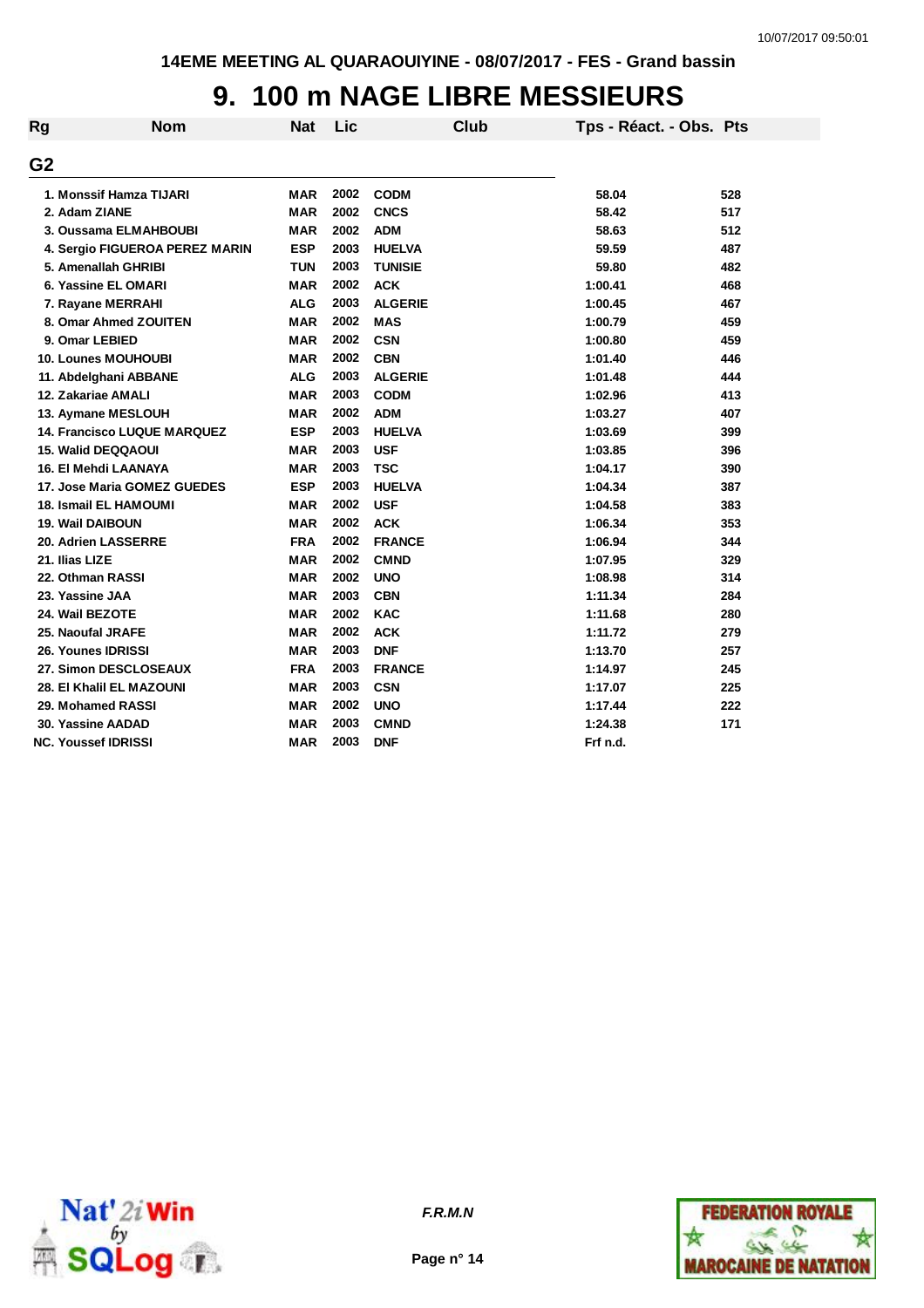#### **10. 50 m NAGE LIBRE DAMES**

| <b>Rg</b>      | <b>Nom</b>                      | Nat        | Lic  |                | Club | Tps - Réact. - Obs. Pts |     |
|----------------|---------------------------------|------------|------|----------------|------|-------------------------|-----|
| G <sub>3</sub> |                                 |            |      |                |      |                         |     |
|                | 1. Hiba FAHSI                   | <b>MAR</b> | 2001 | <b>OCK</b>     |      | 27.90                   | 615 |
|                | 2. Doha FAHSI                   | <b>MAR</b> | 2001 | <b>OCK</b>     |      | 27.94                   | 612 |
|                | 3. Ghada ZOGHBI                 | <b>TUN</b> | 2001 | <b>TUNISIE</b> |      | 29.73                   | 508 |
|                | 3. Khaoula ELMACHRAFI           | <b>MAR</b> | 2000 | <b>TSC</b>     |      | 29.73                   | 508 |
|                | <b>5. Kholoud RHNANE</b>        | <b>MAR</b> | 2001 | <b>ACK</b>     |      | 31.18                   | 441 |
|                | 6. Hajar RACHDI                 | <b>MAR</b> | 2000 | <b>TSC</b>     |      | 31.46                   | 429 |
|                | 7. Nada AIT BENALI              | <b>MAR</b> | 2001 | <b>CODM</b>    |      | 31.63                   | 422 |
|                | 8. Salma BEN ALI                | <b>MAR</b> | 1999 | <b>CODM</b>    |      | 31.84                   | 414 |
|                | 9. Oumaima RAHMANI              | <b>MAR</b> | 2001 | <b>ADM</b>     |      | 32.26                   | 398 |
|                | 10. Aya EL HAOUAT               | <b>MAR</b> | 2001 | <b>MAS</b>     |      | 32.39                   | 393 |
|                | 11. Fatine DAHBI                | <b>MAR</b> | 2001 | <b>CODM</b>    |      | 32.58                   | 386 |
|                | 12. Basma QOTIA                 | <b>MAR</b> | 2001 | <b>CAT</b>     |      | 33.94                   | 341 |
|                | 13. Karima ALAYOUD              | MAR        | 2001 | <b>CMND</b>    |      | 34.15                   | 335 |
|                | 14. Nada BOUZLAFA               | <b>MAR</b> | 1999 | <b>USF</b>     |      | 35.86                   | 289 |
|                | <b>15. Zineb DRIOUACHE</b>      | <b>MAR</b> | 2000 | <b>CMND</b>    |      | 36.07                   | 284 |
|                | <b>NC. Iqbal SAKHRAOUI</b>      | <b>MAR</b> | 2001 | <b>CSN</b>     |      | Frf n.d.                |     |
| G <sub>2</sub> |                                 |            |      |                |      |                         |     |
|                | 1. Mariam SELLAFI               | MAR        | 2002 | <b>OCK</b>     |      | 28.91                   | 553 |
|                | 2. Dahlia Sarine ATROUCHE       | <b>ALG</b> | 2003 | <b>ALGERIE</b> |      | 30.14                   | 488 |
|                | 3. Marwa MERNIZ                 | <b>ALG</b> | 2003 | <b>ALGERIE</b> |      | 30.30                   | 480 |
|                | 4. Ayat Errahmane BELRHITI      | MAR        | 2002 | <b>ACK</b>     |      | 30.59                   | 467 |
|                | 5. Salma EL YOUSFI              | MAR        | 2002 | <b>ADM</b>     |      | 30.84                   | 455 |
|                | 6. Salma REGRAGUI               | MAR        | 2002 | <b>USF</b>     |      | 30.91                   | 452 |
|                | 7. Nour IKHLASS                 | TUN        | 2003 | <b>TUNISIE</b> |      | 31.02                   | 447 |
|                | 8. Hajar SABER                  | <b>MAR</b> | 2003 | <b>CODM</b>    |      | 31.09                   | 444 |
|                | 9. Nora RGUIB                   | <b>MAR</b> | 2003 | <b>ADM</b>     |      | 31.84                   | 414 |
|                | <b>10. Ghita BAGHDAD</b>        | <b>MAR</b> | 2002 | <b>CSN</b>     |      | 32.69                   | 382 |
|                | 11. Lina RODRIGUEZ              | <b>ESP</b> | 2002 | <b>HUELVA</b>  |      | 32.91                   | 375 |
|                | 12. Manuela CALDERON VELEZ      | <b>ESP</b> | 2003 | <b>HUELVA</b>  |      | 33.27                   | 363 |
|                | 12. Paula MONTERO DAZA          | <b>ESP</b> | 2003 | <b>HUELVA</b>  |      | 33.27                   | 363 |
|                | 14. Mayare YAHIA                | MAR        | 2003 | <b>DHJ</b>     |      | 33.51                   | 355 |
|                | 15. Alejandra CARDENAS AGUILERA | <b>ESP</b> | 2003 | <b>HUELVA</b>  |      | 34.19                   | 334 |
|                | 16. Boutaina OUALI              | <b>MAR</b> | 2003 | <b>CAT</b>     |      | 36.73                   | 269 |
|                | 17. Maria ESCOBAR CALVO         | ESP        | 2003 | <b>HUELVA</b>  |      | 37.46                   | 254 |
|                | 18. Salma MOUNA                 | <b>MAR</b> | 2002 | <b>CMND</b>    |      | 38.69                   | 230 |
|                | 18. Kawtar SAYARH               | <b>MAR</b> | 2003 | <b>MAS</b>     |      | 38.69                   | 230 |
|                | 20. Meryem KADI                 | <b>MAR</b> | 2003 | <b>MAS</b>     |      | 42.55                   | 173 |
|                | NC. Oumayma ETTALBI             | MAR        | 2003 | <b>CODM</b>    |      | Frf n.d.                |     |
|                | NC. Fatima Zahrae AIT TALEB     | MAR        | 2003 | <b>CODM</b>    |      | Frf n.d.                |     |
|                | <b>NC. Doaa AMMOUMOU</b>        | <b>MAR</b> | 2003 | <b>ACK</b>     |      | Frf n.d.                |     |
| G1             |                                 |            |      |                |      |                         |     |
|                | 1. Carlota FERRANDO GARCIA      | <b>ESP</b> | 2004 | <b>HUELVA</b>  |      | 29.29                   | 532 |
|                | 2. Lou DELEFLIE LAFARGE         | <b>FRA</b> | 2004 | <b>FRANCE</b>  |      | 29.31                   | 530 |
|                | 3. Fatima Zahra LAKTATI         | MAR        | 2004 | <b>MAS</b>     |      | 30.95                   | 450 |
|                | 4. Douaa EDDAHBI                | <b>MAR</b> | 2005 | <b>WAC</b>     |      | 31.16                   | 441 |
|                | 5. Meryem HOSNI                 | <b>MAR</b> | 2005 | <b>ACK</b>     |      | 31.27                   | 437 |
|                | <b>6. IIII BELHOCINE</b>        | <b>MAR</b> | 2005 | <b>WAC</b>     |      | 31.61                   | 423 |
|                | 6. Aicha EL BEKALI              | <b>MAR</b> | 2004 | A.S.F.A.R      |      | 31.61                   | 423 |
|                | 8. Nada JALAL                   | <b>MAR</b> | 2004 | R.C.A.NAT      |      | 32.34                   | 395 |
|                | 9. Lamiaa ELMACHRAFI            | MAR        | 2005 | <b>TSC</b>     |      | 32.40                   | 393 |
|                | <b>10. Hind BAGHDAD</b>         | <b>MAR</b> | 2004 | <b>CSN</b>     |      | 32.75                   | 380 |
|                | 11. Ines EL AZHAR               | <b>MAR</b> | 2004 | <b>TSC</b>     |      | 32.88                   | 376 |
|                | 12. Adelina PADILLA BENJUMEA    | <b>ESP</b> | 2004 | <b>HUELVA</b>  |      | 32.95                   | 373 |
|                |                                 |            |      |                |      |                         |     |



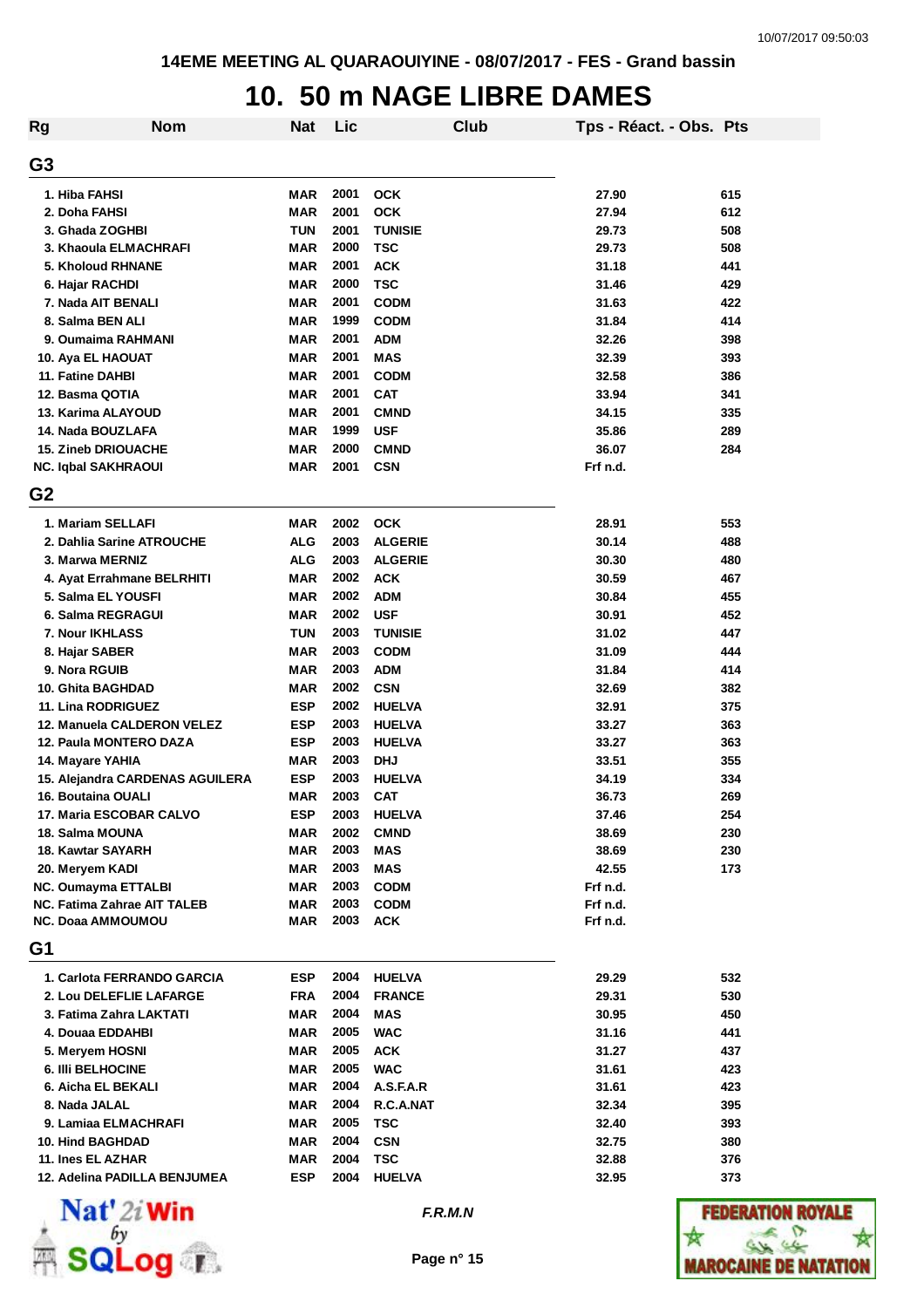# **10. 50 m NAGE LIBRE DAMES**

| Rg | <b>Nom</b>                         | <b>Nat</b> | Lic  | <b>Club</b>    | Tps - Réact. - Obs. Pts |     |
|----|------------------------------------|------------|------|----------------|-------------------------|-----|
| G1 |                                    |            |      |                |                         |     |
|    | 13. Chahd ALAMI                    | MAR        | 2004 | <b>DNF</b>     | 33.07                   | 369 |
|    | 14. Marlene MANCA                  | <b>FRA</b> | 2004 | <b>FRANCE</b>  | 33.19                   | 365 |
|    | 14. Sara Fiela Yeo KPEUSSEE        | <b>SEN</b> | 2004 | <b>SENEGAL</b> | 33.19                   | 365 |
|    | <b>16. Jimena BUENDIA VALIENTE</b> | <b>ESP</b> | 2004 | <b>HUELVA</b>  | 33.33                   | 361 |
|    | 17. Mouna Yassmina MASAIF          | <b>MAR</b> | 2005 | <b>ACK</b>     | 33.71                   | 348 |
|    | <b>17. Imane BAMHAOUED</b>         | MAR        | 2004 | A.S.F.A.R      | 33.71                   | 348 |
|    | 19. Rim IDRISSI ROCHI ISSI         | <b>MAR</b> | 2005 | <b>DNF</b>     | 33.81                   | 345 |
|    | 20. Ndeye Thieufour DIEYE          | <b>SEN</b> | 2004 | <b>SENEGAL</b> | 33.97                   | 341 |
|    | 21. Lina TOUZANI                   | <b>MAR</b> | 2005 | <b>CODM</b>    | 34.28                   | 331 |
|    | 22. Salma Rhitta ZOUITEN           | <b>MAR</b> | 2004 | <b>MAS</b>     | 34.43                   | 327 |
|    | 23. Sara MAKY                      | <b>MAR</b> | 2004 | <b>TSC</b>     | 34.60                   | 322 |
|    | 24. Aya OUFRID                     | <b>MAR</b> | 2005 | <b>CODM</b>    | 34.81                   | 316 |
|    | <b>25. Alae ELMEKKAOUI</b>         | <b>MAR</b> | 2005 | A.S.F.A.R      | 34.97                   | 312 |
|    | 26. Ndeye Meissa NDIAYE            | <b>SEN</b> | 2004 | <b>SENEGAL</b> | 35.06                   | 310 |
|    | 27. Zineb MIMOUNI                  | <b>MAR</b> | 2004 | <b>UNO</b>     | 35.18                   | 307 |
|    | 28. Malak IGOUZAL                  | <b>MAR</b> | 2005 | <b>CSN</b>     | 35.45                   | 300 |
|    | 29. Sanae EL HARRAD                | <b>MAR</b> | 2004 | <b>USF</b>     | 35.52                   | 298 |
|    | 30. Gnilane NDIAYE                 | <b>SEN</b> | 2004 | <b>SENEGAL</b> | 36.14                   | 283 |
|    | <b>31. Rim ARHARBI</b>             | <b>MAR</b> | 2004 | <b>KAC</b>     | 36.52                   | 274 |
|    | 32. Maissam YAHIA                  | <b>MAR</b> | 2005 | <b>DHJ</b>     | 36.70                   | 270 |
|    | 33. Douaa ES SAMAKI                | <b>MAR</b> | 2004 | <b>OCK</b>     | 36.88                   | 266 |
|    | <b>34. Ines ZAKAR</b>              | <b>FRA</b> | 2004 | <b>FRANCE</b>  | 37.13                   | 261 |
|    | 35. Islam BKHIBKHI                 | <b>MAR</b> | 2005 | <b>CMND</b>    | 37.59                   | 251 |
|    | 36. Maureen ORTEGA                 | <b>FRA</b> | 2004 | <b>FRANCE</b>  | 37.78                   | 247 |
|    | 37. Kenza RHISSASSI                | <b>MAR</b> | 2005 | <b>USF</b>     | 37.79                   | 247 |
|    | <b>38. Malak NGUERI</b>            | <b>MAR</b> | 2005 | <b>MAS</b>     | 38.53                   | 233 |
|    | 39. Aya FILALI                     | <b>MAR</b> | 2004 | <b>MAS</b>     | 39.23                   | 221 |
|    | 40. Hiba MAAZOUZI                  | <b>MAR</b> | 2005 | U.S.O          | 40.14                   | 206 |
|    | 41. Aya BKHIBKHI                   | <b>MAR</b> | 2005 | <b>CMND</b>    | 41.00                   | 193 |
|    | 42. Zineb ZAKI                     | <b>MAR</b> | 2004 | <b>MAS</b>     | 42.79                   | 170 |
|    | <b>43. Tasnim CHAHBOUN</b>         | <b>MAR</b> | 2005 | <b>KAC</b>     | 45.80                   | 139 |
|    | 44. Aya EL HAMDANI                 | <b>MAR</b> | 2005 | <b>MAS</b>     | 46.53                   | 132 |
|    | 45. Rahaf ALHAMED                  | <b>MAR</b> | 2005 | <b>KAC</b>     | 57.09                   | 71  |
|    | <b>NC. Abrare BELRHITI</b>         | <b>MAR</b> | 2004 | <b>ACK</b>     | Frf n.d.                |     |
|    | <b>NC. Aya LAHLOU</b>              | <b>MAR</b> | 2004 | <b>MAS</b>     | Frf n.d.                |     |
|    | NC. Nada YAHI                      | <b>MAR</b> | 2004 | <b>ADM</b>     | Frf n.d.                |     |



**Page n° 16**

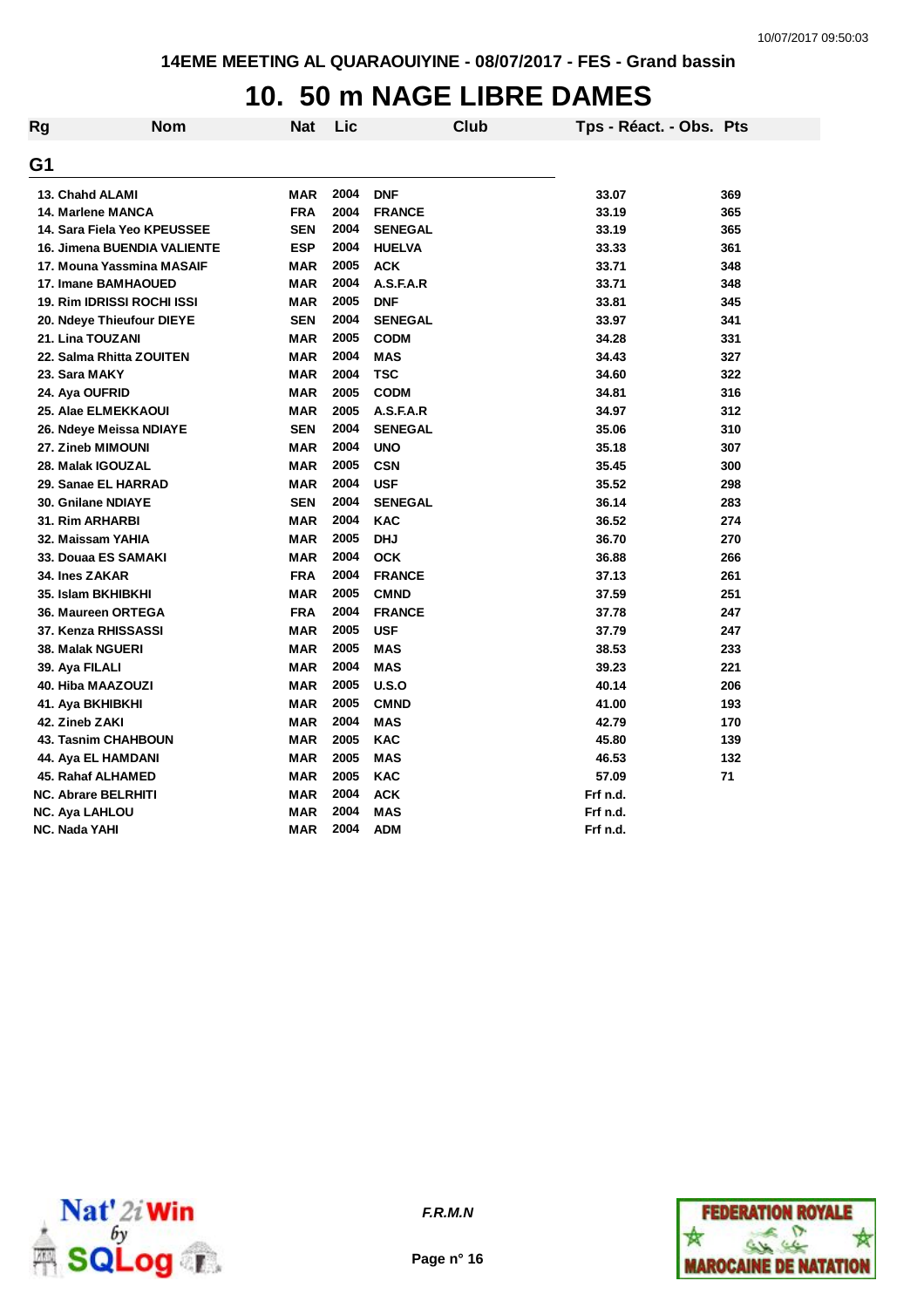### **11. 50 m BRASSE DAMES**

| Rg                                            | <b>Nom</b>                     | <b>Nat</b> | Lic          |                             | Club | Tps - Réact. - Obs. Pts |            |
|-----------------------------------------------|--------------------------------|------------|--------------|-----------------------------|------|-------------------------|------------|
| G <sub>3</sub>                                |                                |            |              |                             |      |                         |            |
| 1. Ghada ZOGHBI                               |                                | <b>TUN</b> | 2001         | <b>TUNISIE</b>              |      | 39.81                   | 421        |
| 2. Hiba BENBOUZIANE                           |                                | MAR        | 2000         | TSC                         |      | 40.21                   | 408        |
| 3. Aya EL HAOUAT                              |                                | <b>MAR</b> | 2001         | <b>MAS</b>                  |      | 41.55                   | 370        |
| 4. Oumaima RAHMANI                            |                                | <b>MAR</b> | 2001         | <b>ADM</b>                  |      | 44.50                   | 301        |
| 5. Nada BOUZLAFA                              |                                | <b>MAR</b> | 1999         | <b>USF</b>                  |      | 44.63                   | 298        |
| 6. Khaoula ELMACHRAFI                         |                                | <b>MAR</b> | 2000         | <b>TSC</b>                  |      | 44.66                   | 298        |
| 7. Karima ALAYOUD                             |                                | <b>MAR</b> | 2001         | <b>CMND</b>                 |      | 47.17                   | 253        |
| 8. Zineb DRIOUACHE                            |                                | <b>MAR</b> | 2000         | <b>CMND</b>                 |      | 51.98                   | 189        |
| NC. Iqbal SAKHRAOUI                           |                                | <b>MAR</b> | 2001         | <b>CSN</b>                  |      | Frf n.d.                |            |
| <b>NC. Fatine DAHBI</b>                       |                                | <b>MAR</b> | 2001         | <b>CODM</b>                 |      | Frf n.d.                |            |
| G <sub>2</sub>                                |                                |            |              |                             |      |                         |            |
| 1. Hiba LAKNIT                                |                                | MAR        | 2002         | <b>CODM</b>                 |      | 35.09                   | 615        |
| 2. Insaf BELHADJ                              |                                | <b>TUN</b> | 2002         | <b>TUNISIE</b>              |      | 35.28                   | 605        |
| 3. Marwa MERNIZ                               |                                | <b>ALG</b> | 2003         | <b>ALGERIE</b>              |      | 39.72                   | 424        |
| 4. Salma EL YOUSFI                            |                                | MAR        | 2002         | <b>ADM</b>                  |      | 39.91                   | 418        |
| 5. Lina RODRIGUEZ                             |                                | <b>ESP</b> | 2002         | <b>HUELVA</b>               |      | 41.31                   |            |
| 6. Keltoum GOURRAM                            |                                | MAR        | 2003         | <b>ADM</b>                  |      | 41.64                   | 377        |
| 7. Manuela CALDERON VELEZ                     |                                | <b>ESP</b> | 2003         | <b>HUELVA</b>               |      | 41.94                   | 368<br>360 |
|                                               |                                | <b>MAR</b> | 2002         |                             |      | 42.21                   |            |
| 8. Salma REGRAGUI                             | 9. Alejandra CARDENAS AGUILERA | <b>ESP</b> | 2003         | <b>USF</b><br><b>HUELVA</b> |      | 46.08                   | 353<br>271 |
| 9. Oumniyya TOURBI                            |                                | <b>MAR</b> | 2003         | <b>CMND</b>                 |      | 46.08                   | 271        |
| <b>11. Ghita GUENDOUF</b>                     |                                | <b>MAR</b> | 2003         | <b>KAC</b>                  |      | 46.45                   | 265        |
| 12. Salma MOUNA                               |                                | MAR        | 2002         | <b>CMND</b>                 |      | 50.91                   | 201        |
| 13. Kawtar SAYARH                             |                                | MAR        | 2003         | <b>MAS</b>                  |      | 53.42                   | 174        |
| <b>NC. Oumayma ETTALBI</b>                    |                                | MAR        | 2003         | <b>CODM</b>                 |      | Frf n.d.                |            |
| NC. Meryem KADI                               |                                | <b>MAR</b> | 2003         | <b>MAS</b>                  |      | Dsq NI                  | 0          |
| G1                                            |                                |            |              |                             |      |                         |            |
|                                               |                                |            |              |                             |      |                         |            |
| 1. Malak BOUSSOUF                             |                                | MAR        | 2004         | <b>ACK</b>                  |      | 38.52                   | 465        |
| 2. Ranim MHAMDI                               |                                | TUN        | 2004         | <b>TUNISIE</b>              |      | 39.11                   | 444        |
| 3. Marlene MANCA                              |                                | <b>FRA</b> | 2004         | <b>FRANCE</b>               |      | 39.35                   | 436        |
| 4. Nisrine FIRAS                              |                                | MAR        | 2004<br>2004 | <b>WAC</b>                  |      | 39.36                   | 435        |
| 5. Aicha EL BEKALI                            |                                | <b>MAR</b> |              | A.S.F.A.R                   |      | 40.13                   | 411        |
| 6. Meryem HOSNI                               |                                | MAR        | 2005         | <b>ACK</b>                  |      | 40.89                   | 388        |
| 7. Carlota FERRANDO GARCIA                    |                                | <b>ESP</b> | 2004         | <b>HUELVA</b>               |      | 41.43                   | 373        |
| 8. Fatima Zahra LAKTATI<br>9. Douaa ES SAMAKI |                                | MAR<br>MAR | 2004<br>2004 | MAS<br><b>OCK</b>           |      | 41.50                   | 371<br>360 |
| <b>10. Lou DELEFLIE LAFARGE</b>               |                                | <b>FRA</b> | 2004         | <b>FRANCE</b>               |      | 41.92<br>42.22          | 353        |
| <b>11. Zineb MIMOUNI</b>                      |                                | MAR        | 2004         | <b>UNO</b>                  |      | 42.73                   | 340        |
| 12. Nada JALAL                                |                                | MAR        | 2004         | R.C.A.NAT                   |      | 43.00                   |            |
| 13. Adelina PADILLA BENJUMEA                  |                                | <b>ESP</b> | 2004         | <b>HUELVA</b>               |      |                         | 334        |
|                                               |                                |            | 2004         |                             |      | 44.03                   | 311        |
| <b>14. Gnilane NDIAYE</b>                     |                                | <b>SEN</b> |              | <b>SENEGAL</b>              |      | 44.09                   | 310        |
| <b>15. Hind BAGHDAD</b>                       |                                | MAR        | 2004<br>2005 | <b>CSN</b>                  |      | 44.78                   | 295        |
| 16. Marwa MHAMMEDI ALAOUI                     |                                | MAR        |              | <b>DNF</b>                  |      | 44.88                   | 294        |
| 17. Abrare BELRHITI                           |                                | <b>MAR</b> | 2004         | <b>ACK</b>                  |      | 45.50                   | 282        |
| <b>18. Jimena BUENDIA VALIENTE</b>            |                                | <b>ESP</b> | 2004         | <b>HUELVA</b>               |      | 45.97                   | 273        |
| 19. Sanae EL HARRAD                           |                                | MAR        | 2004         | <b>USF</b>                  |      | 46.28                   | 268        |
| 20. Kenza RHISSASSI                           |                                | MAR        | 2005         | <b>USF</b>                  |      | 46.35                   | 266        |
| 21. Mouna Yassmina MASAIF                     |                                | MAR        | 2005         | <b>ACK</b>                  |      | 46.53                   | 263        |
| 22. Imane BAMHAOUED                           |                                | MAR        | 2004         | A.S.F.A.R                   |      | 46.91                   | 257        |
| 23. Aya BENMOUSSA                             |                                | MAR        | 2005         | <b>CSN</b>                  |      | 47.24                   | 252        |
| 24. Salma Rhitta ZOUITEN                      |                                | MAR        | 2004         | <b>MAS</b>                  |      | 47.31                   | 251        |
| 25. Rim ARHARBI                               |                                | MAR        | 2004         | KAC                         |      | 47.97                   | 240        |
| 26. Tasnim CHAHBOUN                           |                                | MAR        | 2005         | <b>KAC</b>                  |      | 48.27                   | 236        |



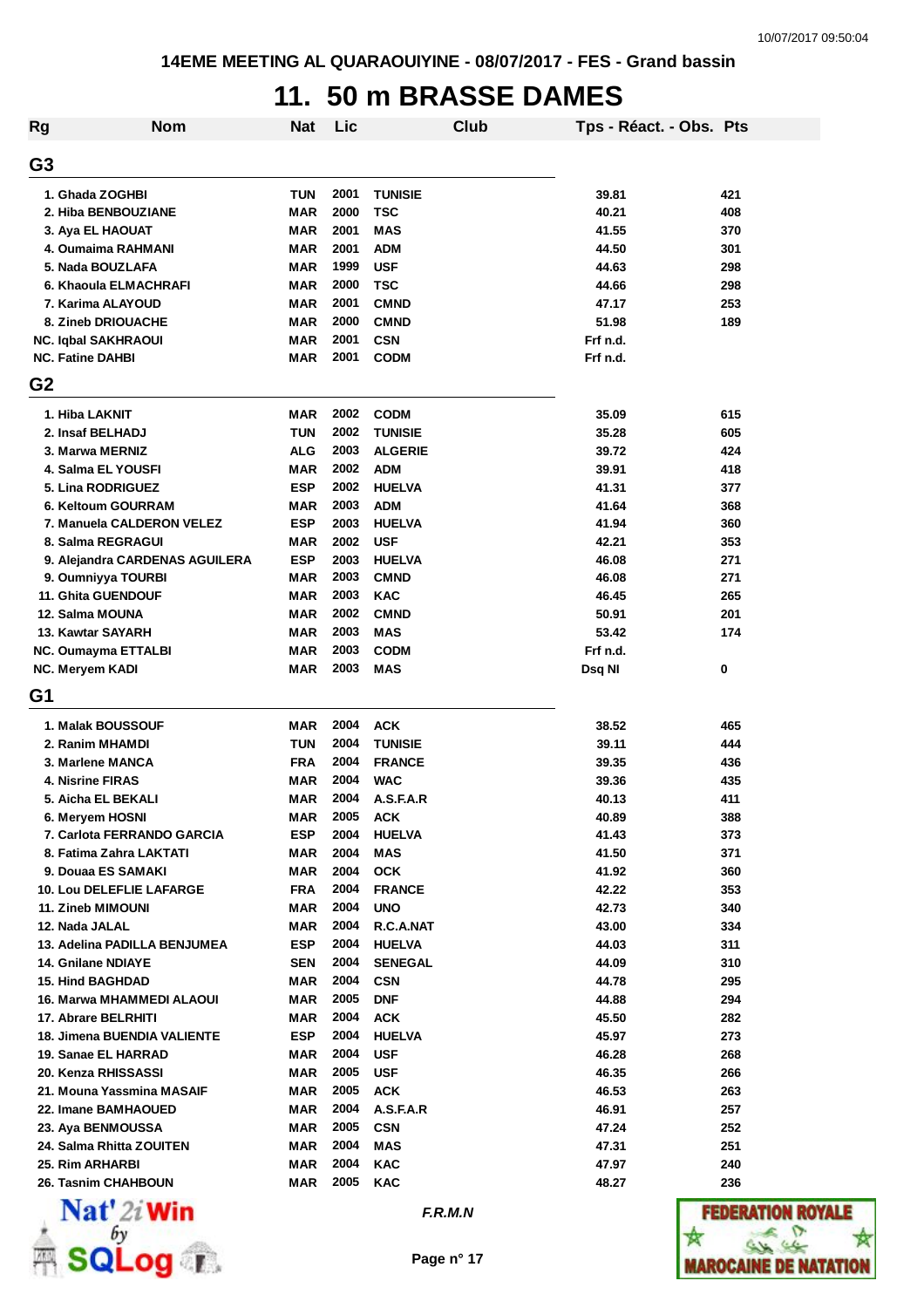#### **11. 50 m BRASSE DAMES**

| Rg                       | <b>Nom</b>                    | <b>Nat</b> | Lic  |                | Club | Tps - Réact. - Obs. Pts |     |
|--------------------------|-------------------------------|------------|------|----------------|------|-------------------------|-----|
| G1                       |                               |            |      |                |      |                         |     |
|                          | 27. Maureen ORTEGA            | <b>FRA</b> | 2004 | <b>FRANCE</b>  |      | 48.41                   | 234 |
| 28. Basma BROUSS         |                               | <b>MAR</b> | 2005 | <b>CODM</b>    |      | 48.44                   | 233 |
| 29. Aya OUFRID           |                               | <b>MAR</b> | 2005 | <b>CODM</b>    |      | 48.86                   | 227 |
| 30. Aya EL HAMDANI       |                               | <b>MAR</b> | 2005 | <b>MAS</b>     |      | 49.04                   | 225 |
| 31. Malak NGUERI         |                               | <b>MAR</b> | 2005 | <b>MAS</b>     |      | 49.34                   | 221 |
| 32. Islam BKHIBKHI       |                               | <b>MAR</b> | 2005 | <b>CMND</b>    |      | 49.92                   | 213 |
| 33. Hiba MAAZOUZI        |                               | <b>MAR</b> | 2005 | U.S.O          |      | 49.97                   | 213 |
|                          | 34. Alae ELMEKKAOUI           | <b>MAR</b> | 2005 | A.S.F.A.R      |      | 50.69                   | 204 |
| 35. Zineb ZAKI           |                               | <b>MAR</b> | 2004 | <b>MAS</b>     |      | 50.91                   | 201 |
| 36. Aya BKHIBKHI         |                               | <b>MAR</b> | 2005 | <b>CMND</b>    |      | 51.76                   | 191 |
| <b>37. Ines ZAKAR</b>    |                               | <b>FRA</b> | 2004 | <b>FRANCE</b>  |      | 52.81                   | 180 |
| 38. Aya FILALI           |                               | <b>MAR</b> | 2004 | <b>MAS</b>     |      | 56.69                   | 145 |
| 39. Rahaf ALHAMED        |                               | <b>MAR</b> | 2005 | <b>KAC</b>     |      | 59.00                   | 129 |
| <b>NC. Nada YAHI</b>     |                               | <b>MAR</b> | 2004 | <b>ADM</b>     |      | Frf n.d.                |     |
|                          | <b>NC. Chahd MACHKOUR</b>     | <b>MAR</b> | 2004 | <b>WAC</b>     |      | Dsq FD                  | 0   |
| G4                       |                               |            |      |                |      |                         |     |
|                          | 1. Malak MESLOUH              | <b>MAR</b> | 2006 | <b>ADM</b>     |      | 43.48                   | 323 |
| 2. Inass ALLAOUI         |                               | <b>MAR</b> | 2006 | A.S.F.A.R      |      | 43.90                   | 314 |
| 3. Zainab OUALI          |                               | <b>MAR</b> | 2006 | <b>CAT</b>     |      | 45.31                   | 285 |
| 4. Malak TIBARI          |                               | MAR        | 2006 | A.S.F.A.R      |      | 46.00                   | 273 |
|                          | 5. Yassmine LAFDILI           | MAR        | 2006 | <b>USF</b>     |      | 46.44                   | 265 |
| 6. Mariama DRAME         |                               | <b>SEN</b> | 2006 | <b>SENEGAL</b> |      | 46.50                   | 264 |
| 7. Kaoutar HOSNI         |                               | <b>MAR</b> | 2006 | <b>ACK</b>     |      | 46.55                   | 263 |
|                          | 8. Youssra ELMAZOUNI          | <b>MAR</b> | 2006 | <b>CSN</b>     |      | 47.05                   | 255 |
| 9. Zineb BOULMAN         |                               | <b>MAR</b> | 2006 | <b>MAS</b>     |      | 49.78                   | 215 |
|                          | 10. Malika EL OUAQOR          | MAR        | 2006 | <b>MAS</b>     |      | 50.50                   | 206 |
|                          | 11. Heba BEN MOUSSA           | MAR        | 2007 | <b>CSN</b>     |      | 51.19                   | 198 |
|                          | <b>12. Wissal EL MANSOURI</b> | MAR        | 2006 | <b>ABN</b>     |      | 51.38                   | 195 |
| 13. Aicha ZOUARHI        |                               | <b>MAR</b> | 2006 | <b>MAS</b>     |      | 52.09                   | 188 |
|                          | <b>14. Ouiam CHETOUANE</b>    | <b>MAR</b> | 2007 | U.S.O          |      | 52.13                   | 187 |
| 15. Rania HAJJI          |                               | MAR        | 2006 | <b>ABN</b>     |      | 52.78                   | 180 |
|                          | 16. Iman Firdaus KOURAOGO     | <b>SEN</b> | 2006 | <b>SENEGAL</b> |      | 53.03                   | 178 |
| 17. Aya MERZOUK          |                               | MAR        | 2007 | <b>MAS</b>     |      | 53.80                   | 170 |
| 18. Zineb SAIDI          |                               | MAR        | 2006 | <b>MAS</b>     |      | 56.05                   | 150 |
|                          | 19. Meryem Ayah ZOUITEN       | <b>MAR</b> | 2006 | <b>MAS</b>     |      | 56.17                   | 149 |
| 20. Aissatou NDIAYE      |                               | <b>SEN</b> | 2006 | <b>SENEGAL</b> |      | 56.37                   | 148 |
| 21. Amina CHIGUER        |                               | MAR        | 2006 | <b>MAS</b>     |      | 56.71                   | 145 |
|                          | 22. Nour Elhouda BATEAOUI     | MAR        | 2006 | U.S.O          |      | 59.09                   | 128 |
| 23. Sarah AADAD          |                               | <b>MAR</b> | 2007 | <b>CMND</b>    |      | 1:02.04                 | 111 |
|                          | 24. Marwa ELYAHYAOUI          | <b>MAR</b> | 2006 | <b>KAC</b>     |      | 1:04.40                 | 99  |
| <b>NC. Yasmine ARFAQ</b> |                               | <b>MAR</b> | 2006 | <b>MAS</b>     |      | Frf n.d.                |     |
|                          | <b>NC. Chada BENBRAHIM</b>    | MAR        | 2007 | <b>MAS</b>     |      | Frf n.d.                |     |
| NC. Sundus ALHAMAD       |                               | MAR        | 2007 | KAC            |      | Dsq VI                  | 0   |



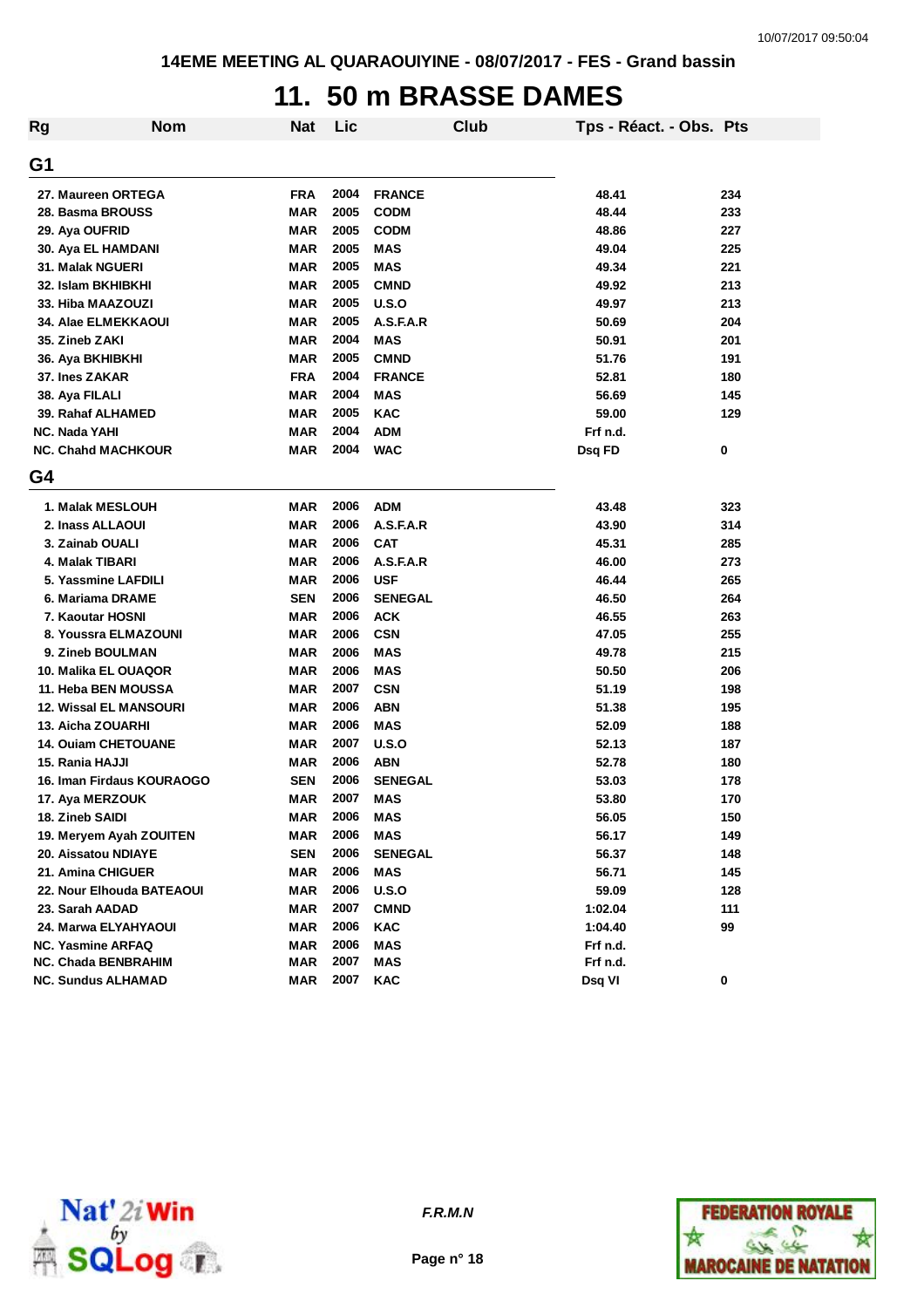## **12. 50 m BRASSE MESSIEURS**

| Rg             | <b>Nom</b>                                         | <b>Nat</b>        | Lic          |                            | Club | Tps - Réact. - Obs. Pts |            |
|----------------|----------------------------------------------------|-------------------|--------------|----------------------------|------|-------------------------|------------|
| G3             |                                                    |                   |              |                            |      |                         |            |
|                | 1. Abdeljabbar REGRAGUI                            | <b>MAR</b>        | 2001         | <b>CODM</b>                |      | 31.17                   | 626        |
|                | 2. Mohamed Mostapha BEN NOUIR                      | <b>TUN</b>        | 1999         | <b>TUNISIE</b>             |      | 32.29                   | 563        |
|                | 3. Abdellah ETTALBI                                | <b>MAR</b>        | 2000         | <b>CODM</b>                |      | 34.24                   | 472        |
|                | 4. Omar FILALI                                     | <b>MAR</b>        | 2001         | <b>USF</b>                 |      | 34.43                   | 464        |
|                | 5. Hamza BENNOUNA                                  | <b>MAR</b>        | 2000         | <b>USF</b>                 |      | 34.86                   | 447        |
|                | 6. Ilyas BOUDENE                                   | <b>MAR</b>        | 2001         | <b>MAS</b>                 |      | 34.97                   | 443        |
|                | 7. Yasser MAHASSINE                                | <b>MAR</b>        | 2000         | <b>ADM</b>                 |      | 35.41                   | 427        |
|                | 8. Reyane ENNABTY                                  | <b>MAR</b>        | 2001         | <b>ADM</b>                 |      | 35.50                   | 424        |
|                | 9. Yassine CHAGH                                   | <b>MAR</b>        | 2001         | <b>ACK</b>                 |      | 35.74                   | 415        |
|                | 10. Miguel FIGUEROA PEREZ MARIN                    | <b>ESP</b>        | 2000         | <b>HUELVA</b>              |      | 36.27                   | 397        |
|                | 11. Zakaria EL AZZAOUI                             | MAR               | 1999         | <b>WAC</b>                 |      | 37.45                   | 361        |
|                | 12. Ismail DEBBAGH                                 | <b>MAR</b>        | 2001         | <b>MAS</b>                 |      | 38.69                   | 327        |
|                | 13. Iskander BOUKHRIS                              | <b>TUN</b>        | 1999         | <b>TUNISIE</b>             |      | 40.49                   | 285        |
|                | 14. Mouad MAKY                                     | MAR               | 2000         | <b>TSC</b>                 |      | 41.83                   | 259        |
|                | 15. Mohammed Amine BELHADRI                        | <b>MAR</b>        | 2001         | <b>UNO</b>                 |      | 44.79                   | 211        |
|                | <b>NC. Hamza BARGACH</b>                           | <b>MAR</b>        | 2000         |                            |      |                         | 0          |
| G <sub>2</sub> |                                                    |                   |              | <b>CSN</b>                 |      | Dsq NI                  |            |
|                |                                                    |                   |              |                            |      |                         |            |
|                | 1. Islem TOUNSI                                    | <b>ALG</b>        | 2003         | <b>ALGERIE</b>             |      | 32.63                   | 546        |
|                | 2. Sami KIBAL                                      | <b>MAR</b>        | 2002         | <b>WAC</b>                 |      | 35.17                   | 436        |
|                | 3. Walid DEQQAOUI                                  | <b>MAR</b>        | 2003         | <b>USF</b>                 |      | 35.50                   | 424        |
|                | 4. Omar Ahmed ZOUITEN                              | MAR               | 2002         | <b>MAS</b>                 |      | 35.59                   | 420        |
|                | 5. Omar LEBIED                                     | <b>MAR</b>        | 2002         | <b>CSN</b>                 |      | 36.26                   | 398        |
|                | 5. Rayane MERRAHI                                  | <b>ALG</b>        | 2003         | <b>ALGERIE</b>             |      | 36.26                   | 398        |
|                | 7. Yassine EL OMARI                                | MAR               | 2002         | <b>ACK</b>                 |      | 37.52                   | 359        |
|                | 8. Ilias LIZE                                      | MAR               | 2002         | <b>CMND</b>                |      | 37.76                   | 352        |
|                | 9. Saad LAKHLALKI                                  | <b>MAR</b>        | 2002         | <b>CSE</b>                 |      | 38.61                   | 329        |
|                | 10. Achraf HMAITTANE                               | <b>MAR</b>        | 2003<br>2002 | <b>CBN</b>                 |      | 39.42                   | 309        |
|                | 11. Naoufal JRAFE<br>11. Yassine MIRI              | <b>MAR</b><br>MAR | 2002         | <b>ACK</b><br><b>UNO</b>   |      | 41.39<br>41.39          | 267<br>267 |
|                | <b>13. Francisco LUQUE MARQUEZ</b>                 | <b>ESP</b>        | 2003         | <b>HUELVA</b>              |      | 41.41                   | 267        |
|                | 14. Younes IDRISSI                                 | MAR               | 2003         | <b>DNF</b>                 |      | 41.50                   | 265        |
|                | 15. Walid RHZAL                                    | MAR               | 2003         | <b>UNO</b>                 |      | 42.41                   | 248        |
|                | <b>16. Youssef KHAOURI MAHIR</b>                   | MAR               | 2003         | <b>CBN</b>                 |      | 42.56                   | 246        |
|                |                                                    |                   |              |                            |      |                         |            |
|                | <b>17. Simon DESCLOSEAUX</b>                       | <b>FRA</b>        | 2003<br>2002 | <b>FRANCE</b>              |      | 43.29                   | 233        |
|                | 18. Mohamed RASSI                                  | MAR               | 2003         | <b>UNO</b>                 |      | 44.63                   | 213        |
|                | 19. Aymane HAOULANI<br>20. Yassine AADAD           | <b>MAR</b><br>MAR | 2003         | <b>CODM</b><br><b>CMND</b> |      | 50.13<br>55.69          | 150<br>109 |
| G1             |                                                    |                   |              |                            |      |                         |            |
|                |                                                    |                   |              |                            |      |                         |            |
|                | 1. Mohamed Badr OUAMMOU                            | MAR               | 2004         | <b>WAC</b>                 |      | 37.35                   | 364        |
|                | 2. Ismail DEQQAOUI                                 | MAR               | 2005         | <b>USF</b>                 |      | 37.72                   | 353        |
|                | 3. Ahmed Yassine SAIDI<br>4. Mohammed MOUISSE      | <b>MAR</b>        | 2004<br>2004 | <b>UNO</b>                 |      | 38.89                   | 322        |
|                |                                                    | <b>MAR</b>        | 2004         | <b>USF</b>                 |      | 39.89                   | 298        |
|                | 5. Moncef BEN EL HADJ<br>5. Mohamed Amine CHOUAIBI | <b>MAR</b>        | 2004         | <b>CSN</b>                 |      | 40.99                   | 275<br>275 |
|                | 7. Ahmed Amine OUNACEUR                            | MAR               | 2004         | <b>ADM</b>                 |      | 40.99<br>41.36          | 268        |
|                | 8. Mohammed EL KHDARI                              | MAR<br>MAR        | 2004         | <b>CMND</b><br><b>CSN</b>  |      | 43.44                   | 231        |
|                |                                                    |                   | 2004         |                            |      |                         |            |
|                | 9. Mohamed BOUSSIBTI<br>9. Wail JEDOUANI           | MAR<br>MAR        | 2004         | <b>CODM</b><br><b>CODM</b> |      | 44.11<br>44.11          | 221<br>221 |
|                | <b>11. Anas BOUYAKOUBI</b>                         | MAR               | 2004         | A.S.F.A.R                  |      | 45.03                   | 207        |
|                | 12. Mohammed Yassine RHALOUSSI                     | MAR               | 2005         | U.S.O                      |      | 45.66                   | 199        |
|                | 13. Mehdi BOUIRIG                                  | MAR               | 2004         | ADM                        |      | 46.00                   | 194        |
|                | 14. Ayoub SAKHI                                    | MAR               | 2005         | MCO                        |      | 47.49                   | 177        |
|                | <b>15. Yassine MAKNASSI SALIME</b>                 | MAR               | 2004         | MAS                        |      | 48.11                   | 170        |
|                |                                                    |                   |              |                            |      |                         |            |



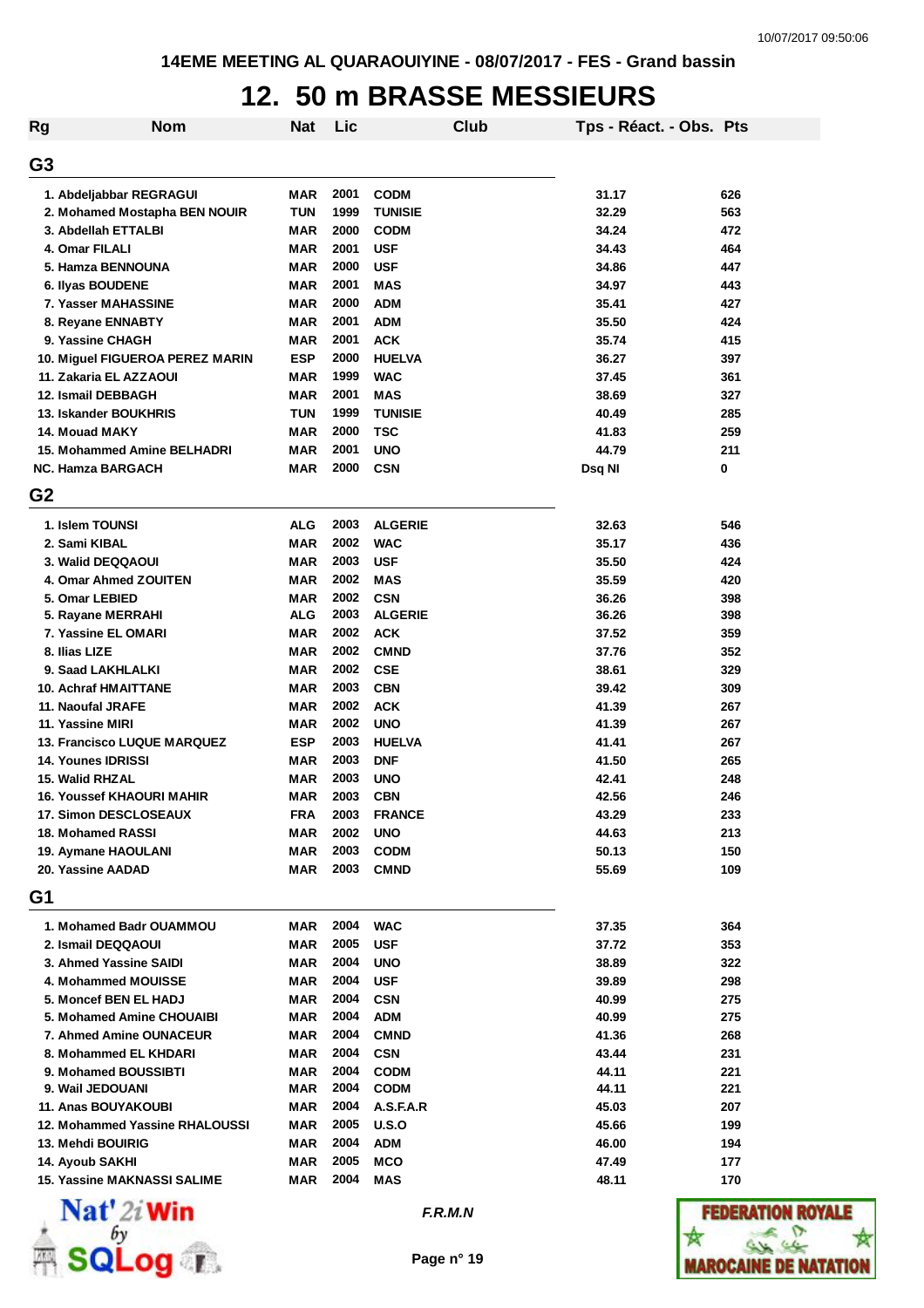## **12. 50 m BRASSE MESSIEURS**

| Rg                          | <b>Nom</b> | <b>Nat</b> | <b>Lic</b> |             | Club | Tps - Réact. - Obs. Pts |     |
|-----------------------------|------------|------------|------------|-------------|------|-------------------------|-----|
| G1                          |            |            |            |             |      |                         |     |
| 16. Ismail ALEM             |            | <b>MAR</b> | 2005       | MAS         |      | 49.48                   | 156 |
| 17. Saad ALEM               |            | MAR        | 2004       | <b>MAS</b>  |      | 49.67                   | 154 |
| <b>18. Youssef LAZZOUZI</b> |            | <b>MAR</b> | 2004       | <b>ABN</b>  |      | 50.28                   | 149 |
| 19. Zakaria HIBAOUI         |            | <b>MAR</b> | 2004       | <b>ACK</b>  |      | 50.45                   | 147 |
| 20. Boubker SAYARH          |            | <b>MAR</b> | 2005       | <b>MAS</b>  |      | 52.06                   | 134 |
| 21. Mohamed SAHTARI         |            | <b>MAR</b> | 2005       | <b>KAC</b>  |      | 54.34                   | 118 |
| NC. Haitam Safouane OURTANE |            | <b>MAR</b> | 2005       | <b>CMND</b> |      | Frf n.d.                |     |
| <b>NC. Fayssal BERKANI</b>  |            | <b>MAR</b> | 2004       | <b>UNO</b>  |      | Frf n.d.                |     |



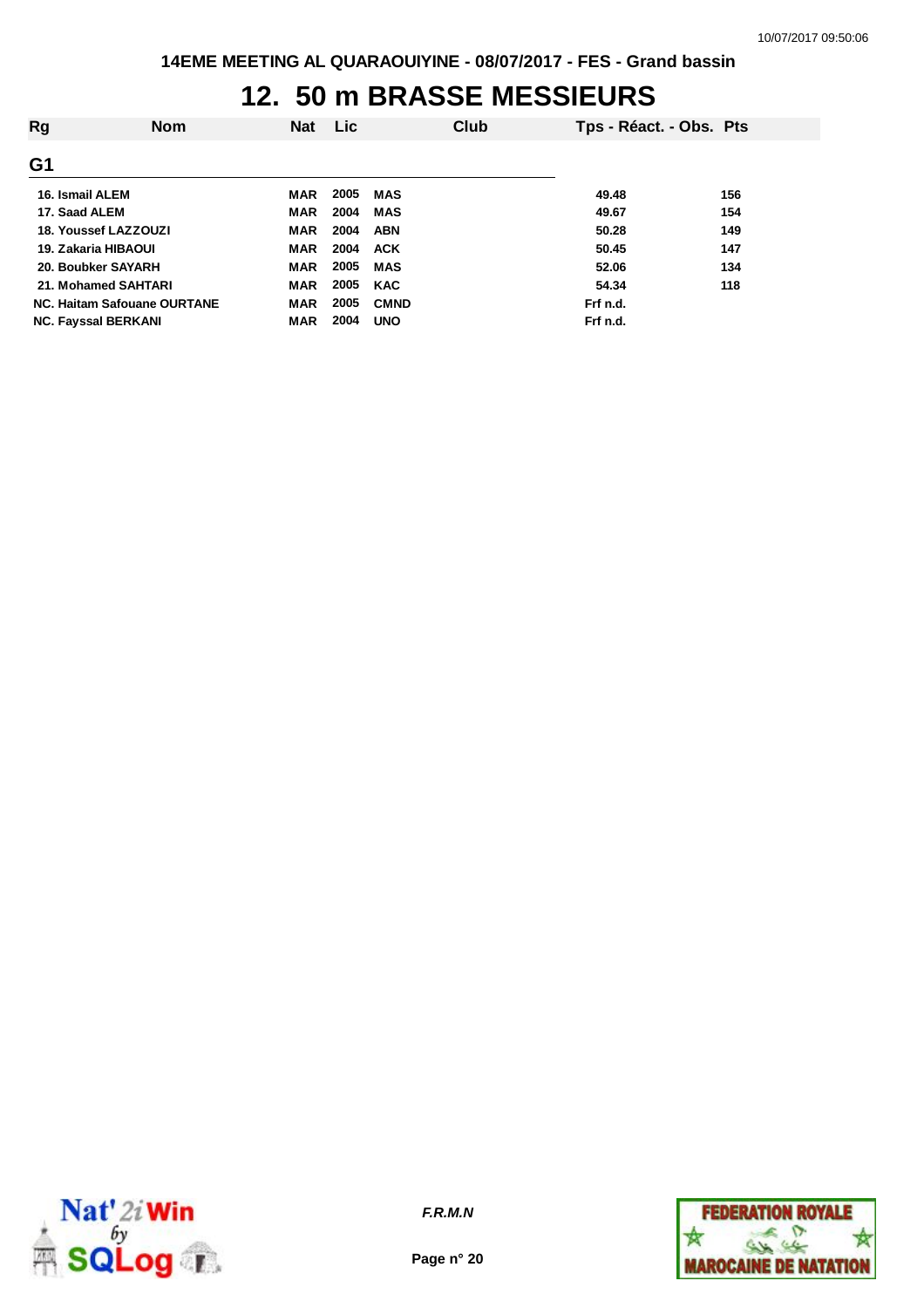# **13. 100 m DOS DAMES**

| Rg                          | <b>Nom</b> | Nat        | <b>Lic</b> |                | Club | Tps - Réact. - Obs. Pts |     |
|-----------------------------|------------|------------|------------|----------------|------|-------------------------|-----|
| G <sub>2</sub>              |            |            |            |                |      |                         |     |
| 1. Insaf BELHADJ            |            | TUN        | 2002       | <b>TUNISIE</b> |      | 1:12.76                 | 509 |
| 2. Marwa MERNIZ             |            | <b>ALG</b> | 2003       | <b>ALGERIE</b> |      | 1:14.00                 | 484 |
| 3. Mariam SELLAFI           |            | <b>MAR</b> | 2002       | <b>OCK</b>     |      | 1:15.64                 | 453 |
| 4. Nour IKHLASS             |            | TUN        | 2003       | <b>TUNISIE</b> |      | 1:17.21                 | 426 |
| 5. Salma EL YOUSFI          |            | MAR        | 2002       | <b>ADM</b>     |      | 1:19.06                 | 397 |
| 6. Ayat Errahmane BELRHITI  |            | MAR        | 2002       | <b>ACK</b>     |      | 1:20.94                 | 370 |
| 7. Keltoum GOURRAM          |            | <b>MAR</b> | 2003       | <b>ADM</b>     |      | 1:24.00                 | 331 |
| 8. Paula MONTERO DAZA       |            | <b>ESP</b> | 2003       | <b>HUELVA</b>  |      | 1:34.22                 | 234 |
| 8. Maria ESCOBAR CALVO      |            | <b>ESP</b> | 2003       | <b>HUELVA</b>  |      | 1:34.22                 | 234 |
| NC. Fatima Zahrae AIT TALEB |            | MAR        | 2003       | <b>CODM</b>    |      | Frf n.d.                |     |
| <b>NC. Doaa AMMOUMOU</b>    |            | MAR        | 2003       | <b>ACK</b>     |      | Frf n.d.                |     |